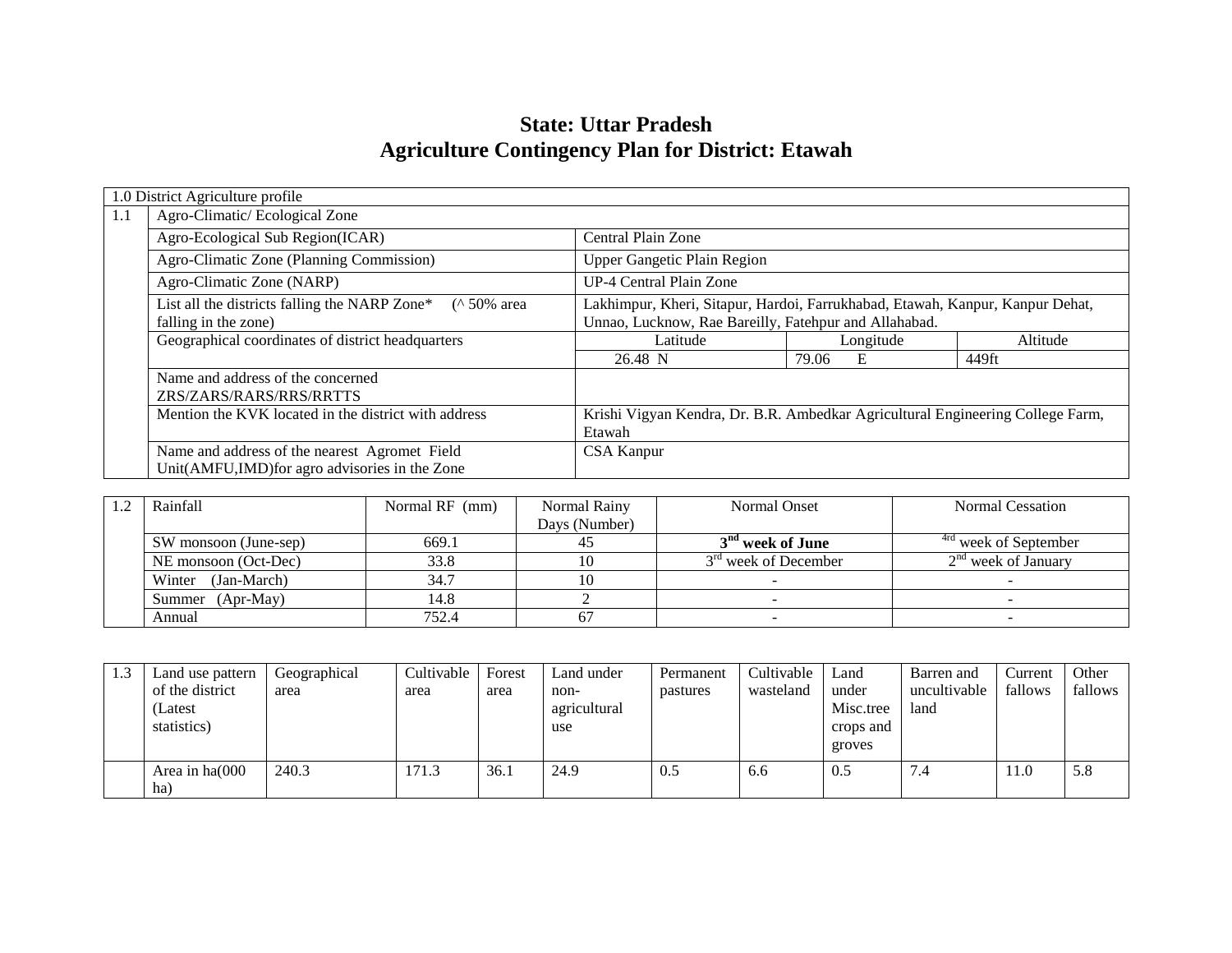| 1.4 | Major soils                         | Area(' $000$ ha) | (9/6)<br>Soil |
|-----|-------------------------------------|------------------|---------------|
|     | $\cdot$ $\cdot$<br>Deep loamy soils |                  | 50.2          |
|     | Deep fine soils                     |                  | 30.4          |
|     | Deep silty soils                    |                  | 19.4          |

| ن د ک | Agricultural land use    | Area('000 ha) | Cropping intensity<br>$^{\prime}$ % |
|-------|--------------------------|---------------|-------------------------------------|
|       | Net sown area            | 147.6         | 164.2 %                             |
|       | Area sown more than once | 94.8          |                                     |
|       | Gross cropped area       | 242.4         |                                     |

| 1.6 | Irrigation                          | Area('000 ha) |                                                                                                   |                                    |  |  |  |  |  |
|-----|-------------------------------------|---------------|---------------------------------------------------------------------------------------------------|------------------------------------|--|--|--|--|--|
|     | Net irrigation area                 | 129.1         |                                                                                                   |                                    |  |  |  |  |  |
|     | Gross irrigated area                | 191.2         |                                                                                                   |                                    |  |  |  |  |  |
|     | Rain fed area                       | 18.5          |                                                                                                   |                                    |  |  |  |  |  |
|     | Sources of irrigation               | Number        | Area('000 ha)                                                                                     | Percentage of total irrigated area |  |  |  |  |  |
|     | Canals                              |               | 106.9                                                                                             | 55.9                               |  |  |  |  |  |
|     | Tanks                               |               | 0.1                                                                                               | 0.1                                |  |  |  |  |  |
|     | Open wells                          |               | 0.2                                                                                               | 0.1                                |  |  |  |  |  |
|     | Bore wells                          |               | 83.9                                                                                              | 43.9                               |  |  |  |  |  |
|     | Lift irrigation schemes             |               |                                                                                                   |                                    |  |  |  |  |  |
|     | Micro-irrigation                    |               |                                                                                                   |                                    |  |  |  |  |  |
|     | Other sources                       |               | 0                                                                                                 |                                    |  |  |  |  |  |
|     | <b>Total Irrigated Area</b>         |               | 191.2                                                                                             |                                    |  |  |  |  |  |
|     | Pump sets                           |               |                                                                                                   |                                    |  |  |  |  |  |
|     | No. of Tractors                     |               |                                                                                                   |                                    |  |  |  |  |  |
|     | Groundwater availability and use*   | No of blocks- | $%$ )area                                                                                         | Quality of water                   |  |  |  |  |  |
|     | (Data source: State/ Central Ground | Tehsils-      |                                                                                                   |                                    |  |  |  |  |  |
|     | water Department/Board)             |               |                                                                                                   |                                    |  |  |  |  |  |
|     | Over exploited                      | $\Omega$      |                                                                                                   |                                    |  |  |  |  |  |
|     | Critical                            | $\Omega$      |                                                                                                   |                                    |  |  |  |  |  |
|     | Semi-critical                       | $\Omega$      |                                                                                                   |                                    |  |  |  |  |  |
|     | Safe                                | $\Omega$      |                                                                                                   |                                    |  |  |  |  |  |
|     | Waste water availability and use    |               |                                                                                                   |                                    |  |  |  |  |  |
|     | Ground water quality                |               |                                                                                                   |                                    |  |  |  |  |  |
|     |                                     |               | *over-exploited groundwater utilization> 100%; critical: 90-100%; semicritical: 70-90%; safe:<70% |                                    |  |  |  |  |  |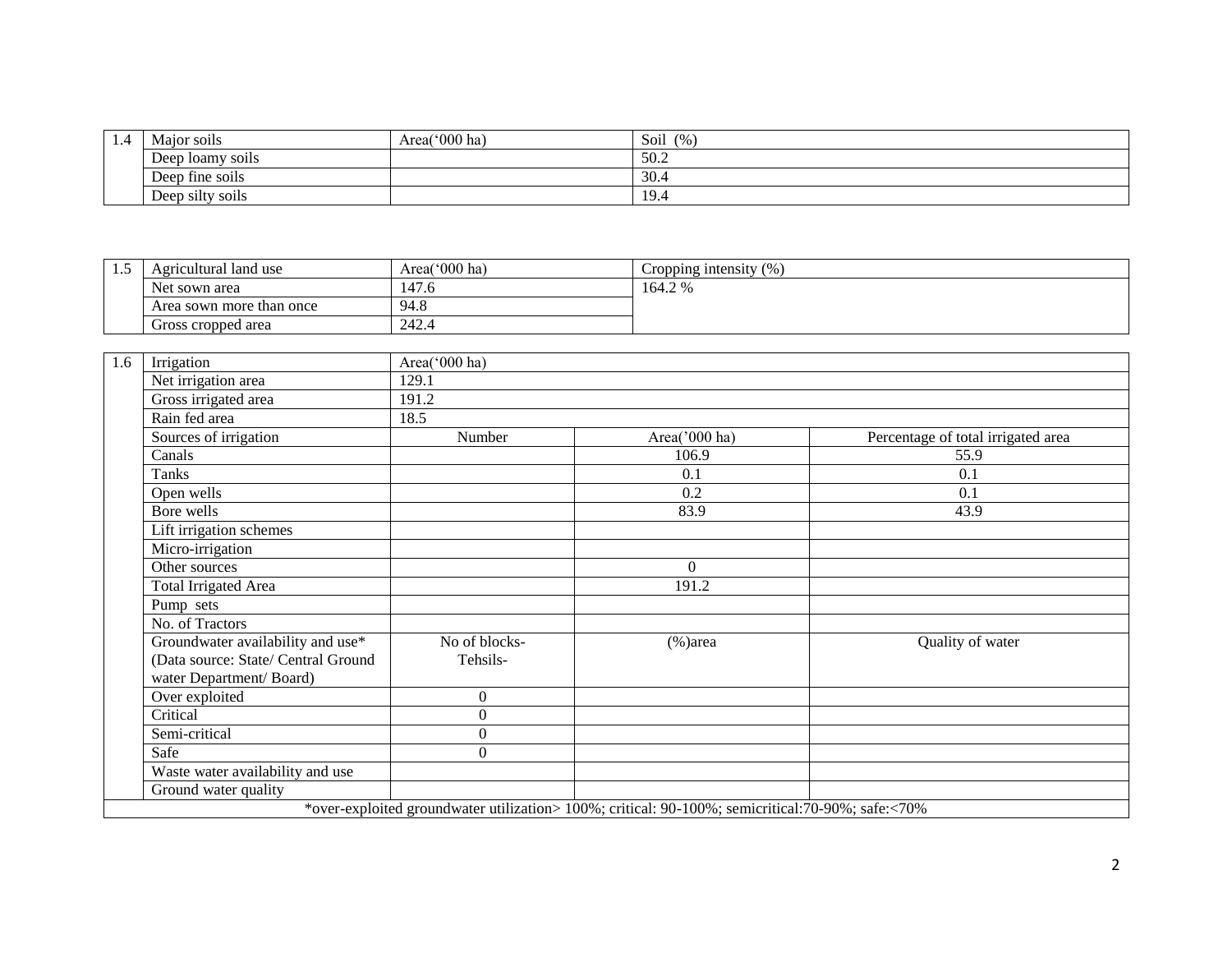| 1.7 Area under major field crops & (As per latest figures 2013-14) |  |  |  |
|--------------------------------------------------------------------|--|--|--|
|                                                                    |  |  |  |

| 1.7 | Major field crops cultivated |           | Area('000 ha) |        |           |          |        |          |        |
|-----|------------------------------|-----------|---------------|--------|-----------|----------|--------|----------|--------|
|     |                              | Kharif    |               |        | Rabi      |          |        | Summer   | Total  |
|     |                              | Irrigated | Rain fed      | Total  | Irrigated | Rain fed | Total  |          |        |
|     | Wheat                        |           |               |        | 93.714    | 0.175    | 93.889 | $\theta$ | 93.889 |
|     | Rice                         | 48.764    | 0.001         | 48.765 |           | -0       |        |          | 48.765 |
|     | Millets                      | 1.026     | 35.576        | 36.602 |           | -0       |        |          | 36.602 |
|     | <b>Oilseeds</b>              | 0.078     | 0.993         | 1.071  | 9.738     | 6.397    | 16.135 | 0.001    | 17.207 |
|     | Pulses                       | 0.077     | 1.110         | 1.187  | 0.959     | 2.983    | 3.942  | 5.238    | 10.367 |

| <b>Horticulture crops -Fruits</b>     |        | Area $('000 ha)$ |         |
|---------------------------------------|--------|------------------|---------|
|                                       | Total  | Irrigated        | Rainfed |
| Mango                                 | 0.046  | 0.046            |         |
| Guava                                 | 0.020  | 0.020            |         |
| <b>Horticulture crops -Vegetables</b> |        |                  |         |
| Potato                                | 13.099 | 13.099           |         |
| Onion                                 | 0.047  | 0.047            |         |
| Pea                                   | .332   | 1.332            |         |

|  | <b>Major Fodder crops</b> | Area(ha) | Total |
|--|---------------------------|----------|-------|
|  | Kharif                    | 1853     | 1853  |
|  | Rabi                      | 1033     | 1033  |
|  | Summer                    | 541      | 541   |
|  |                           | 3427     | 3427  |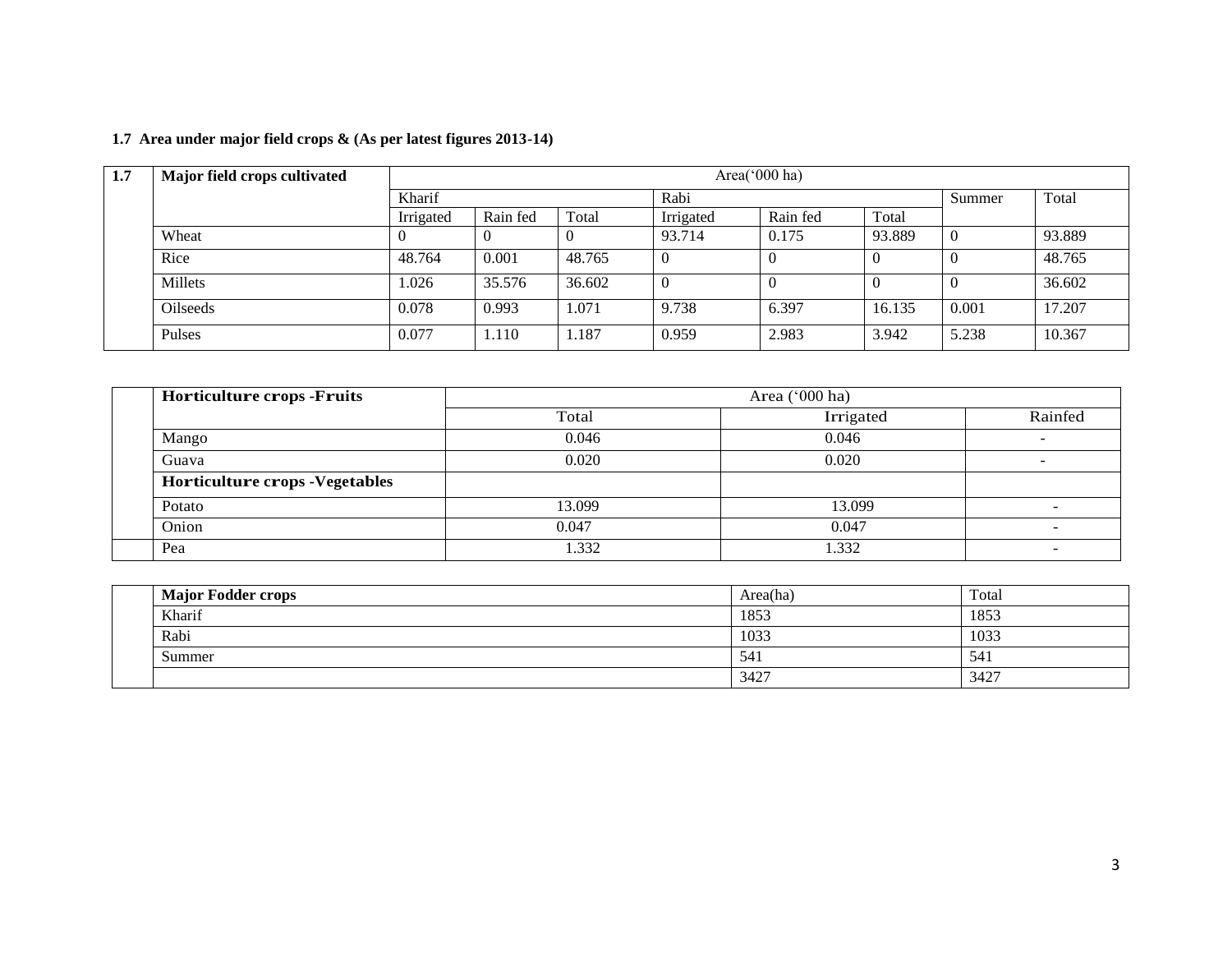## **1.8 Production and productivity of major crops (Average of last 5 years)**

| -1.7 | Major field crops<br>cultivated |                   |              |              |              | Area(' $000$ ha) |              |              |              |                      |
|------|---------------------------------|-------------------|--------------|--------------|--------------|------------------|--------------|--------------|--------------|----------------------|
|      |                                 |                   | Kharif       |              | Rabi         |                  | Summer       |              | Total        | Crop residue         |
|      |                                 | Production        | Productivity | Production   | Productivity | Production       | Productivity | Production   | Productivity | as fodder            |
|      |                                 | $^{\prime}000$ t) | (Kg/ha)      | $(^{o}000t)$ | (Kg/ha)      | (5000 t)         | (Kg/ha)      | $(^{o}000t)$ | (Kg/ha)      | $(000 \text{ tons})$ |
|      | Rice                            | 135.522           | 2752         | v            | $\Omega$     | 0.001            | 3000         | 135.523      | 2752         |                      |
|      | Wheat                           | $\overline{0}$    | $\theta$     | 335.301      | 3552         | $\overline{0}$   |              | 335.301      | 3552         |                      |
|      | Pulses                          | 0.921             | 710          | 7.213        | 1570         | 2.971            | 787          | 11.218       | 1154         |                      |
|      | <b>Oilseeds</b>                 | 0.249             | 219          | 24.789       | 1565         | 0.017            | 2024         | 25.042       | 1480         |                      |
|      | Millets                         | 60.992            | 1824         | $\Omega$     | $\Omega$     | $\Omega$         |              | 60.992       | 1824         |                      |
|      | Foodgrain                       | 227.002           | 2472         | 390.114      | 32.29        | 3.408            | 843          | 567853       | 2906         |                      |

| 1.9 | Livestock(year 2007)                           | Male(000) | Female $(000)$ | <b>Total(000)</b> |
|-----|------------------------------------------------|-----------|----------------|-------------------|
|     | Non descriptive Cattle (local low yielding)    | 46.660    | 70.786         | 117.446           |
|     | Improved cattle                                | 0.000     | 0.008          | 0.008             |
|     | <b>Crossbred Cattle</b>                        | 1.200     | 3.693          | 4.893             |
|     | Non descriptive Buffaloes (local low yielding) | 21.493    | 79.928         | 101.421           |
|     | <b>Descript Buffaloes</b>                      | 28.116    | 103.754        | 131.870           |
|     | Goat                                           | 95.157    | 177.877        | 273.034           |
|     | Sheep                                          |           |                | 5.086             |
|     | Other (Camel, Pig, Yak etc)                    |           |                | 15.854            |
|     | Commerical dairy farms (number)                |           |                | 0.000             |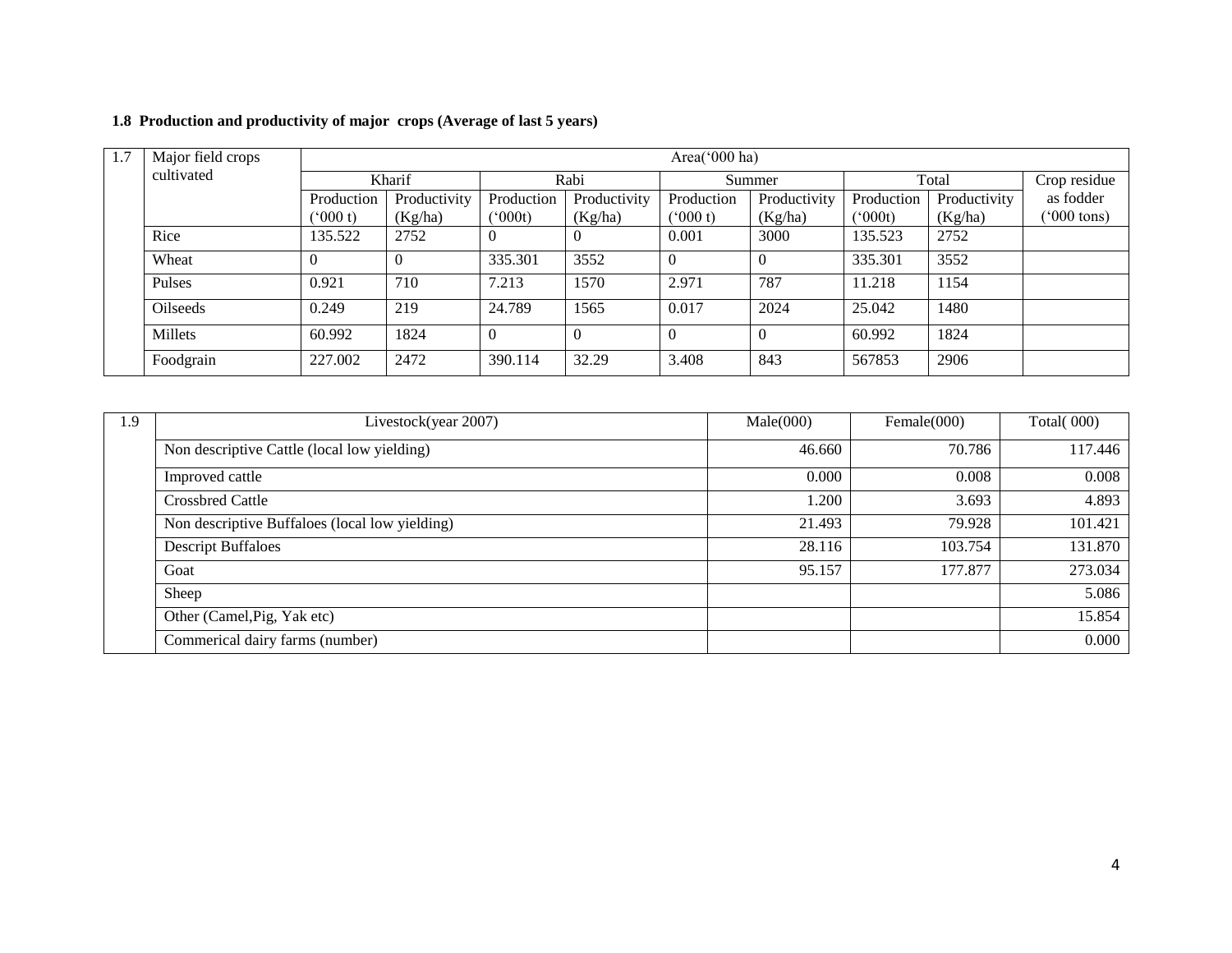| 1.10 | <b>Normal</b> | Pearl         | <b>Maize</b> | <b>Rice</b> | <b>Urd</b>    | Sorghum    | Pigeonpea  | Wheat     | Pea        | Gram       | <b>Mustard</b> |
|------|---------------|---------------|--------------|-------------|---------------|------------|------------|-----------|------------|------------|----------------|
|      | sowing        | millet        |              |             |               |            |            |           |            |            |                |
|      | window        |               |              |             |               |            |            |           |            |            |                |
|      | for $5$       |               |              |             |               |            |            |           |            |            |                |
|      | major         |               |              |             |               |            |            |           |            |            |                |
|      | field crops   |               |              |             |               |            |            |           |            |            |                |
|      | Kharif $-$    | $2nd$ week of | 3rd week     |             | $2nd$ week of | First week | First week |           |            |            |                |
|      | Rainfed       | July to last  | of June to   |             | July to       | of July to | of July to |           |            |            |                |
|      |               | week of       | First week   |             | First week    | $2nd$ week | Last week  |           |            |            |                |
|      |               | July          | of July      |             | of August     | of July    | of July    |           |            |            |                |
|      | Kharif -      |               | ٠            | 3rd week    | $2nd$ week of | First week | $\sim$     |           |            |            |                |
|      | Irrigated     |               |              | of June to  | July to       | of July to |            |           |            |            |                |
|      |               |               |              | Last week   | First week    | $2nd$ week |            |           |            |            |                |
|      |               |               |              | of July     | of August     | of July    |            |           |            |            |                |
|      | Rabi-Rain     |               |              |             |               |            |            | Last week | First week | First week | First week     |
|      | fed           |               |              |             |               |            |            | of Oct to | of Oct to  | of Oct to  | of Sep to      |
|      |               |               |              |             |               |            |            | 2nd week  | last week  | last week  | 2nd week       |
|      |               |               |              |             |               |            |            | of Nov    | of Oct     | of Oct     | of Oct         |
|      | Rabi -        |               |              |             |               |            |            | 2nd week  |            |            |                |
|      | Irrigated     |               |              |             |               |            |            | of Nov to |            |            |                |
|      |               |               |              |             |               |            |            | last week |            |            |                |
|      |               |               |              |             |               |            |            | of Dec    |            |            |                |

| 1.11 | What is the major contingency the district is prone to?                          | <b>Regular</b>           | <b>Occasional</b> | <b>None</b> |
|------|----------------------------------------------------------------------------------|--------------------------|-------------------|-------------|
|      | Drought                                                                          |                          |                   |             |
|      | Flood                                                                            |                          |                   |             |
|      | Cyclone                                                                          |                          | -                 |             |
|      | Hail storm                                                                       |                          |                   |             |
|      | Heat wave                                                                        |                          |                   |             |
|      | Cold wave                                                                        | $\overline{\phantom{a}}$ |                   |             |
|      | Frost                                                                            | -                        |                   |             |
|      | Sea water intrusion                                                              | $\overline{\phantom{a}}$ |                   |             |
|      | Sheath Blight, Stemborrer, Pyrilla loos smut, Heliothis, Rust etc white<br>grub. | $\overline{\phantom{a}}$ |                   |             |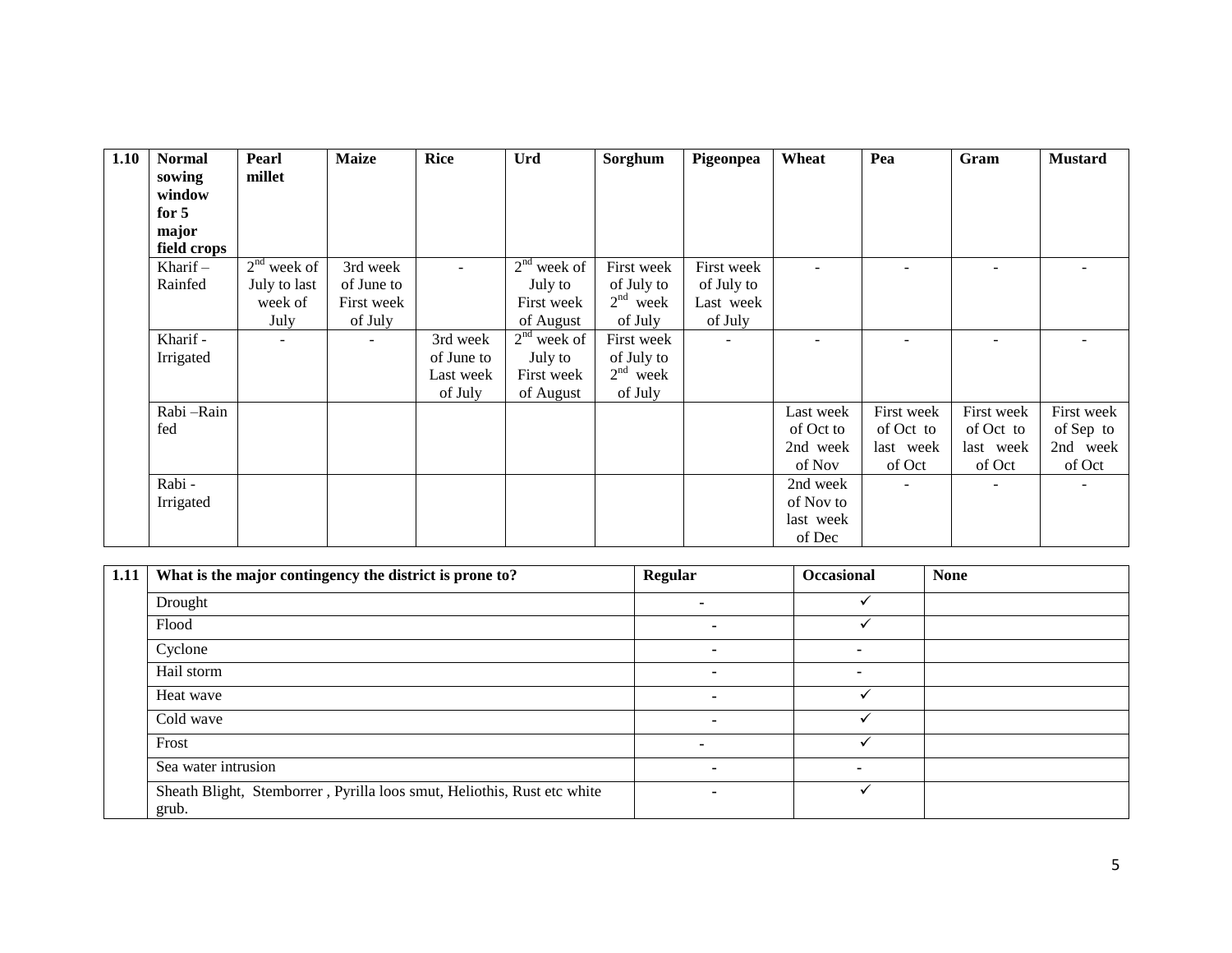Annexure I Location map of Etawah district

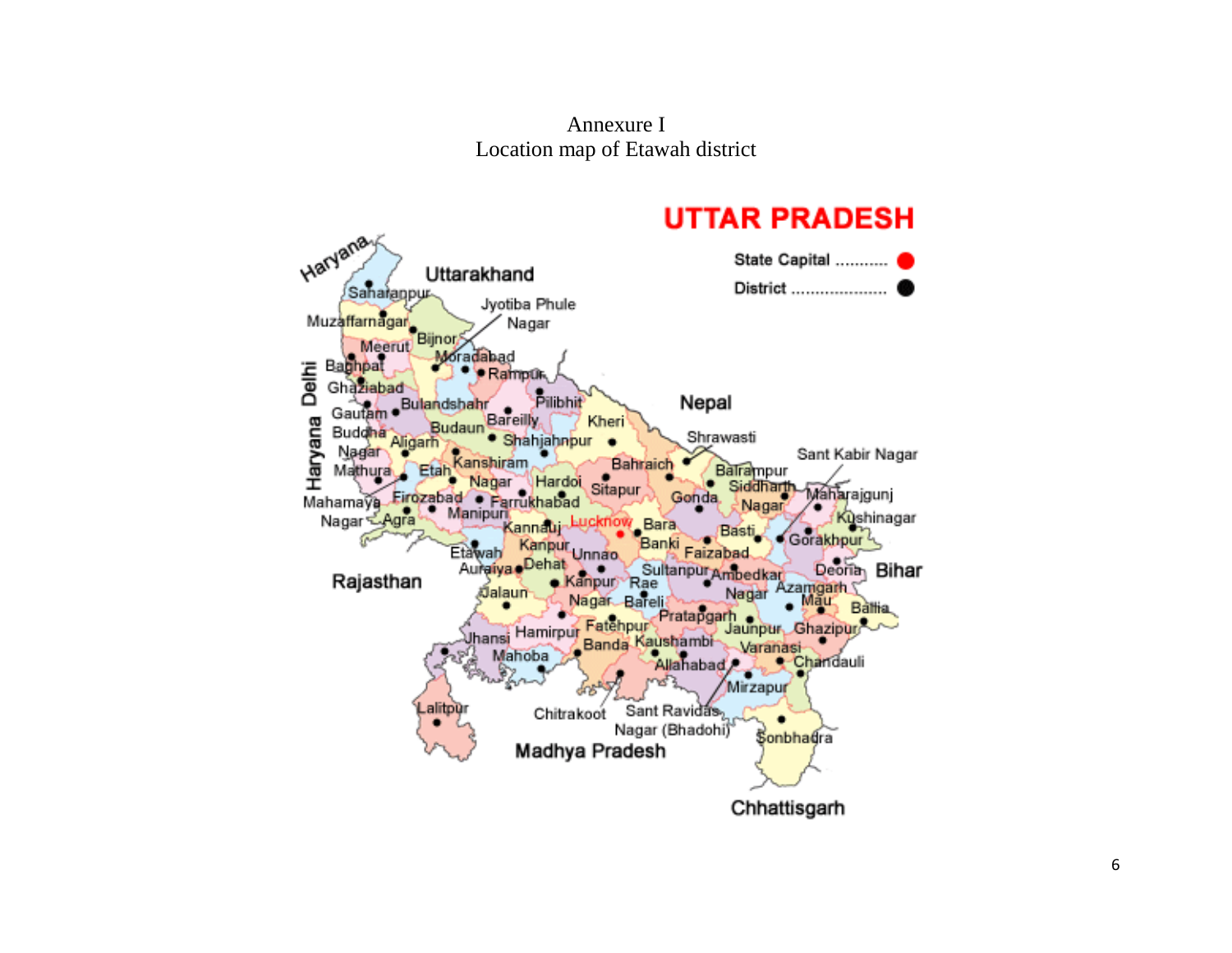Annexure 2 Average Month-wise rainfall (mm) in Etawah District

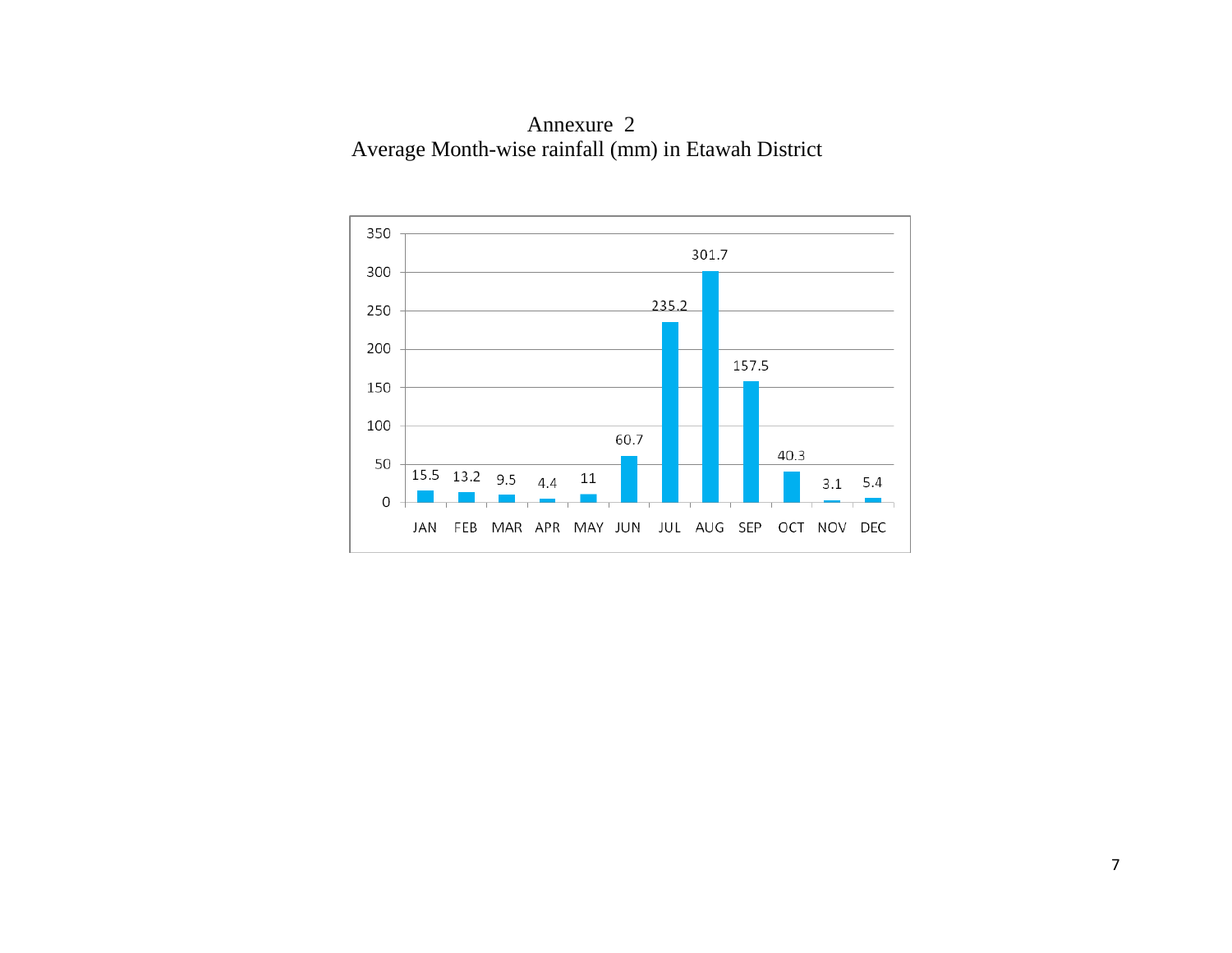#### **1.14 Soil Map**

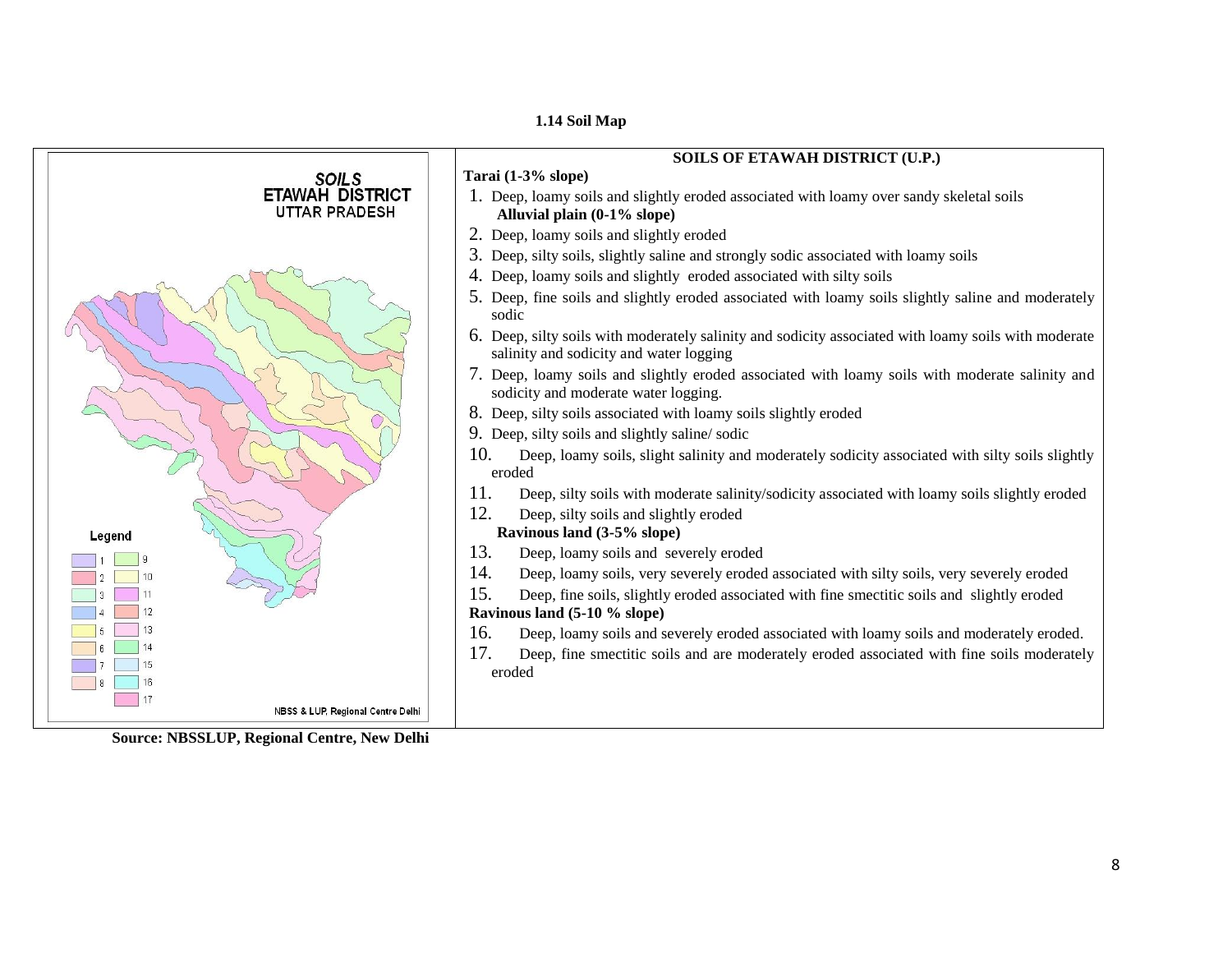#### **2.0 Strategies for weather related contingencies**

**2.1 Drought** 

#### **2.1.1 Rainfed situation**

| <b>Condition</b>                       |                                     |                    |                                                                                                                                 | <b>Suggested Contingency measures</b>       |                                                                 |
|----------------------------------------|-------------------------------------|--------------------|---------------------------------------------------------------------------------------------------------------------------------|---------------------------------------------|-----------------------------------------------------------------|
| <b>Early season</b>                    | <b>Major Farming</b>                | <b>Normal Crop</b> | Change in crop / cropping                                                                                                       | <b>Agronomic measures</b>                   | <b>Remarks</b> on                                               |
| drought                                | situation                           |                    | system including variety                                                                                                        |                                             | Implementation                                                  |
| (delayed onset)                        |                                     |                    |                                                                                                                                 |                                             |                                                                 |
| Delay by 2<br>weeks<br>July $1st$ week | Normal rainfall<br>sandy loam soils | Pearl millet       | No change<br>Composite-ICMB-155,<br>WCC-75, ICTP-8203 and Raj-<br>171<br><b>Hybrid-</b> Pusa-23 $\&$ 322 and<br><b>ICMH-451</b> | Thinning,<br>Inter cultivation,             | Prefer disease free<br>certified seed from a<br>reliable source |
|                                        |                                     | Maize              | No change<br>Composite-Naveen, Azad<br>uttam, Pragati, Gaurav and<br>KH-510<br>Hybrid- Pusa -5, Prakash<br>and JH $-3459$       | Thinning,<br>Inter cultivation,<br>Mulching |                                                                 |

| <b>Condition</b>                                   |                                     |                    |                                                                                                                        | <b>Suggested Contingency measures</b> |                                                                 |
|----------------------------------------------------|-------------------------------------|--------------------|------------------------------------------------------------------------------------------------------------------------|---------------------------------------|-----------------------------------------------------------------|
| <b>Early season</b><br>drought<br>(delayed onset)  | <b>Major Farming</b><br>situation   | <b>Normal Crop</b> | Change in crop / cropping<br>system including variety                                                                  | <b>Agronomic measures</b>             | <b>Remarks</b> on<br>Implementation                             |
| Delay by 4<br>weeks (July $3^{\text{rd}}$<br>week) | Normal rainfall<br>sandy loam soils | Pearl millet       | No changeComposite-<br>ICMB-155, WCC-75, ICTP-<br>8203 and Raj-171<br>Hybrid-Pusa-23 $&$ 322 and<br>$ICMH-451$         | Thinning<br>Inter-culture             | Prefer disease free<br>certified seed from a<br>reliable source |
|                                                    |                                     | Maize              | No change<br>Composite-Naveen, Azad<br>uttam, Pragati, Gaurav and<br>KH-510<br>Hybrid- Pusa -5, Prakash<br>and JH-3459 | Thinning and Inter -<br>culture       |                                                                 |
|                                                    |                                     | Sorghum            | No change<br>Composite-Varsha, CSV-13<br>$&$ CSV-15,<br>Hybrid- CSH-9, 16, and<br>$CSH-14$                             | Thinning and Inter -<br>culture       |                                                                 |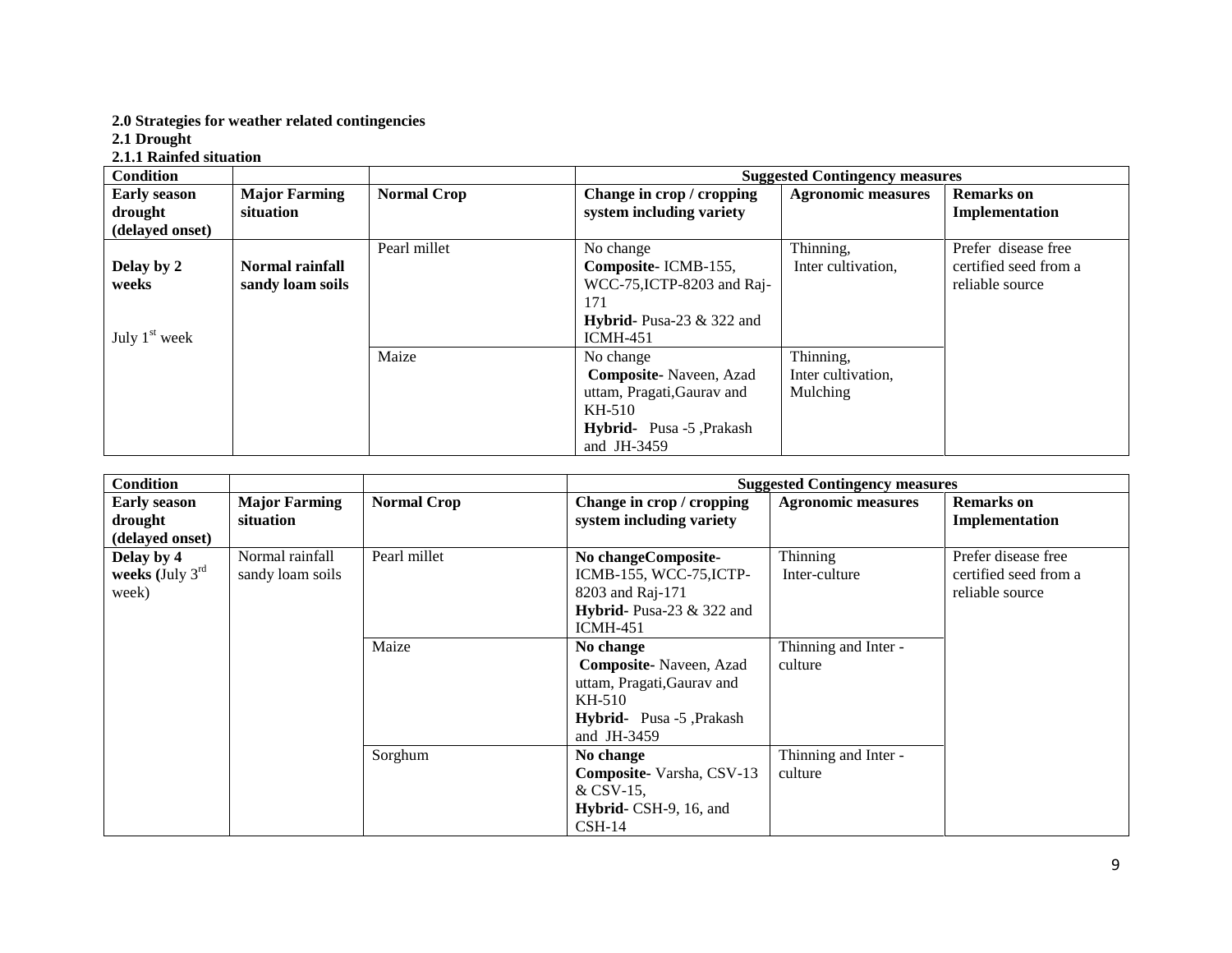| <b>Condition</b>                                  |                                     |                    |                                                                                | <b>Suggested Contingency measures</b> |                                                                 |
|---------------------------------------------------|-------------------------------------|--------------------|--------------------------------------------------------------------------------|---------------------------------------|-----------------------------------------------------------------|
| <b>Early season</b><br>drought<br>(delayed onset) | <b>Major Farming</b><br>situation   | <b>Normal Crop</b> | Change in crop / cropping system<br>including variety                          | <b>Agronomic measures</b>             | <b>Remarks</b> on<br>Implementation                             |
| Delay by 6<br>weeks (Aug. $1st$                   | Normal rainfall<br>sandy loam soils | Pearl millet       | Composite- ICTP-8203 and Raj-<br>171<br><b>Hybrid-</b> Pusa-23 $\&$ 322        | Thinning and Inter-<br>culture        | Prefer disease free<br>certified seed from a<br>reliable source |
| week)                                             |                                     | Maize              | Replace with mungbean varieties<br>like Samrat, Meha                           | Line sowing                           |                                                                 |
|                                                   |                                     | Sorghum            | Sorghum: Composite- CSV-13,<br>CSV-15 and Vijeta<br>Hybrid- CSH-16, and CSH-14 | Thinning and Inter-<br>culture        |                                                                 |

| <b>Condition</b>                                  |                                     |                    |                                                                                                                                                                                          | <b>Suggested Contingency measures</b>                                                                                              |                                                                 |
|---------------------------------------------------|-------------------------------------|--------------------|------------------------------------------------------------------------------------------------------------------------------------------------------------------------------------------|------------------------------------------------------------------------------------------------------------------------------------|-----------------------------------------------------------------|
| <b>Early season</b><br>drought<br>(delayed onset) | <b>Major Farming</b><br>situation   | <b>Normal Crop</b> | Change in crop / cropping system<br>including variety                                                                                                                                    | <b>Agronomic measures</b>                                                                                                          | <b>Remarks</b> on<br>Implementation                             |
| Delay by 8<br>weeks (Aug. $3^{\text{rd}}$ )       | Normal rainfall<br>sandy loam soils | Pearl millet       | Composite- ICTP-8203 and Raj-<br>171<br><b>Hybrid-</b> Pusa-23 $\&$ 322                                                                                                                  | Thinning and Inter-<br>culture                                                                                                     | Prefer disease free<br>certified seed from a<br>reliable source |
| week)                                             |                                     | Maize              | Prefer fodder maize<br>or replace with Lobia<br>Keep fallow                                                                                                                              | Thinning and Inter-<br>culture                                                                                                     |                                                                 |
|                                                   |                                     | Pigeon pea         | Long duration varieties like<br>Narendra Arhar 1, Narendra Arhar<br>2, Azad, Amar, Malvi 13, Malvi 6<br>Intercropping of pigeonpea+Maize<br>(Naveen, Surya, Ganga2,5,& Others<br>hybrid) | Raised bed planting<br>Intercropping of pigeon<br>pea(inter-row spacing of<br>$75$ cm $)$ - cm $)$ +Maize<br>with row ratio of 1:2 |                                                                 |
|                                                   |                                     | Sorghum            | Replace with pigeon pea long<br>duration varieties like Bahar,<br>Amar, and PDA-11                                                                                                       | Thinning, Inter-culture,<br>Mulching                                                                                               |                                                                 |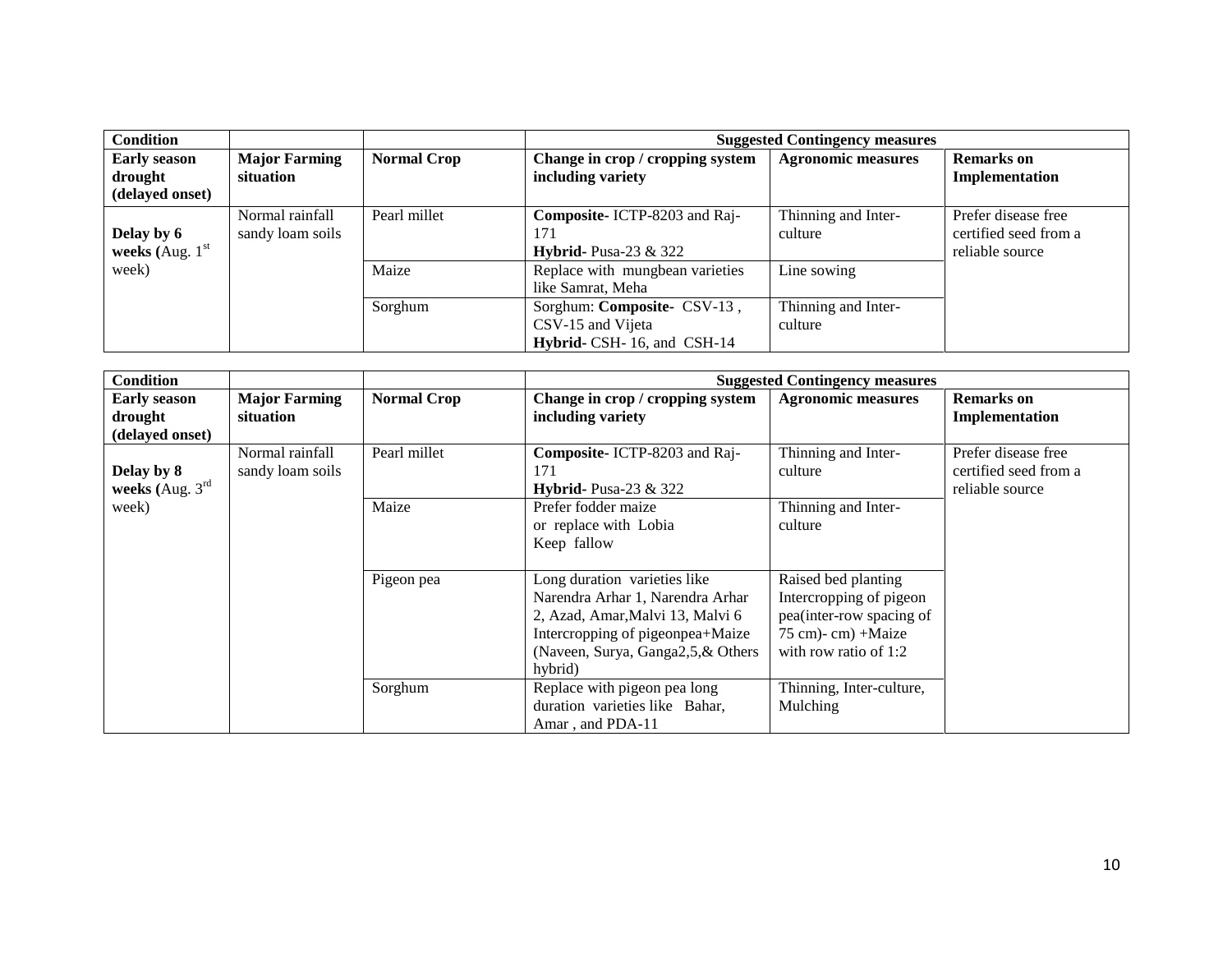| <b>Condition</b>           |                |                                 |                       | <b>Suggested Contingency measures</b> |                   |
|----------------------------|----------------|---------------------------------|-----------------------|---------------------------------------|-------------------|
| Early season drought       | <b>Major</b>   | <b>Normal Crop</b>              | Crop management       | Soil nutrient &                       | <b>Remarks</b> on |
| (Normal onset)             | Farming        |                                 |                       | moisture conservation                 | Implementation    |
|                            | situation      |                                 |                       | measures                              |                   |
|                            | Normal         | Pearl millet                    | No change             | Thinning and gap filling              |                   |
| Normal onset followed by   | rainfall sandy | Composite-ICMB-155,             |                       | in the existing crop.                 |                   |
| 15-20 days dry spell after | loam soils     | WCC-75, ICTP-8203 and           |                       | Inter-culture                         |                   |
| sowing leading to poor     |                | Raj-171                         |                       |                                       |                   |
| germination/crop stand     |                | <b>Hybrid-</b> Pusa-23 $\&$ 322 |                       |                                       |                   |
| etc.                       |                | and ICMH-451                    |                       |                                       |                   |
|                            |                | Maize                           | Prefer disease free   | Thinning and gap filling              |                   |
|                            |                | Composite-Naveen,               | certified seed from a | in the existing crop.                 |                   |
|                            |                | Azad uttam,                     | reliable source       | Inter-culture                         |                   |
|                            |                | Pragati, Gaurav and KH-         |                       |                                       |                   |
|                            |                | 510                             |                       |                                       |                   |
|                            |                | Hybrid-Ganga-11, Sartaj         |                       |                                       |                   |
|                            |                | , HQPM-5 and Prakash,           |                       |                                       |                   |
|                            |                | JH-3459                         |                       |                                       |                   |
|                            |                | Sorghum                         |                       | Thinning and gap filling              |                   |
|                            |                | Composite-Varsha,               | Prefer disease free   | in the existing crop.                 |                   |
|                            |                | CSV-13, CSV-15, SPB-            | certified seed from a | Inter-culture                         |                   |
|                            |                | 1388 and Vijeta                 | reliable source       |                                       |                   |
|                            |                | Hybrid-CSH-9,                   |                       |                                       |                   |
|                            |                | 16,14,18,13 and CSH-23          |                       |                                       |                   |

| <b>Condition</b>    |                      |                    |                                 | <b>Suggested Contingency measures</b> |                       |
|---------------------|----------------------|--------------------|---------------------------------|---------------------------------------|-----------------------|
| Mid season          | <b>Major Farming</b> | <b>Normal Crop</b> | Crop management                 | Soil nutrient & moisture              | <b>Remarks</b> on     |
| drought (long dry   | situation            |                    |                                 | conservation measures                 | Implementation        |
| spell, consecutive  |                      |                    |                                 |                                       |                       |
| 2 weeks rainless    |                      |                    |                                 |                                       |                       |
| $(>2.5$ mm) period) |                      |                    |                                 |                                       |                       |
|                     | Normal rainfall      | Pearl millet       | Composite-ICMB-155, WCC-        | Thinning and Inter-culture            | Prefer disease free   |
| At vegetative       | sandy loam soils     |                    | 75, ICTP-8203 and Raj-171       |                                       | certified seed from a |
| stage               |                      |                    | Hybrid- Pusa-23 & 322 and ICMH- |                                       | reliable source       |
|                     |                      |                    | 451                             |                                       |                       |
|                     |                      | Maize              | Composite-Naveen, Azad uttam,   | Thinning and Inter-culture            |                       |
|                     |                      |                    | Pragati, Gaurav and KH-510      |                                       |                       |
|                     |                      |                    | Hybrid- Ganga-11, Sartaj, HQPM- |                                       |                       |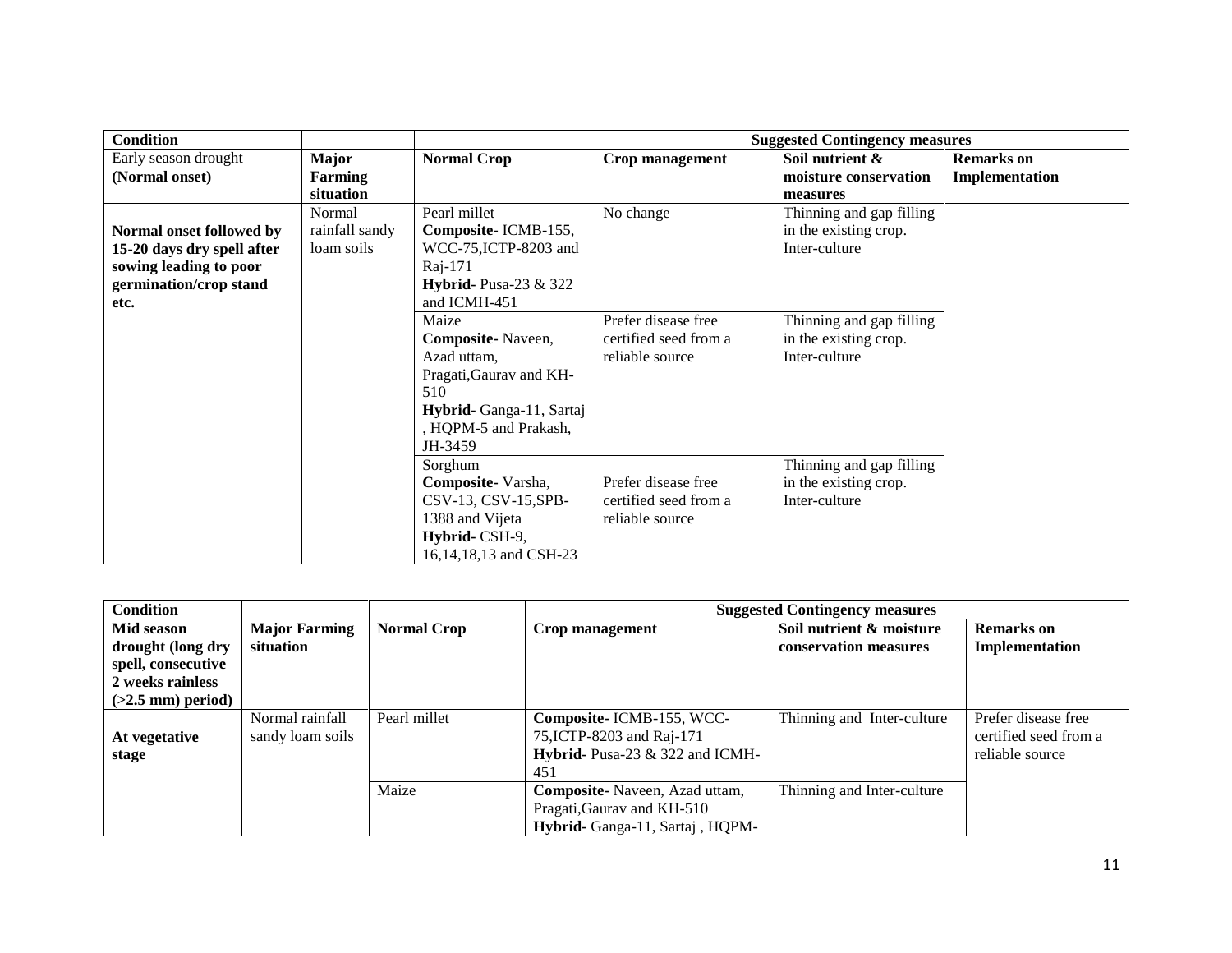|  |         | 5 and Prakash, JH-3459                   |                            |
|--|---------|------------------------------------------|----------------------------|
|  | Sorghum | Varsha, CSV-13, CSV-15, SPB-             | Thinning and Inter-culture |
|  |         | 1388 and Vijeta                          |                            |
|  |         | <b>Hybrid-</b> CSH-9, 16, 14, 18, 13 and |                            |
|  |         | $CSH-23$                                 |                            |

| <b>Condition</b> |                      |                    |                                   | <b>Suggested Contingency measures</b> |                          |
|------------------|----------------------|--------------------|-----------------------------------|---------------------------------------|--------------------------|
| Mid season       | <b>Major Farming</b> | <b>Normal Crop</b> | Crop management                   | Soil nutrient & moisture              | <b>Remarks</b> on        |
| drought (long    | situation            |                    |                                   | conservation measures                 | Implementation           |
| dry spell)       |                      |                    |                                   |                                       |                          |
|                  |                      | Pearl millet       | Pearl millet:                     | Spray 2% solution each of             | $\overline{\phantom{a}}$ |
| At flowering/    |                      |                    | Composite-ICMB-155, WCC-          | Urea and MOP                          |                          |
| fruiting stage   |                      |                    | 75, ICTP-8203 and Raj-171         |                                       |                          |
|                  |                      |                    | Hybrid- Pusa-23 & 322 and ICMH-   |                                       |                          |
|                  |                      |                    | 451                               | Mulching                              |                          |
|                  |                      | Maize              | Maize: Composite- Naveen, Azad    | Spray 2% solution each of             |                          |
|                  |                      |                    | uttam, Pragati, Gaurav and KH-510 | Urea and MOP                          |                          |
|                  |                      |                    | Hybrid- Ganga-11, Sartaj, HQPM-5  | Mulching                              |                          |
|                  |                      |                    | and Prakash, JH-3459              |                                       |                          |
|                  |                      | Sorghum            | Sorghum:                          | Spray 2% solution each of             |                          |
|                  |                      |                    | Composite-Varsha, CSV-13, CSV-    | Urea and MOP                          |                          |
|                  |                      |                    | 15, SPB-1388 and Vijeta           |                                       |                          |
|                  |                      |                    | Hybrid- CSH-9, 16, 14, 18, 13 and | Mulching                              |                          |
|                  |                      |                    | $\text{CSH-23}$                   |                                       |                          |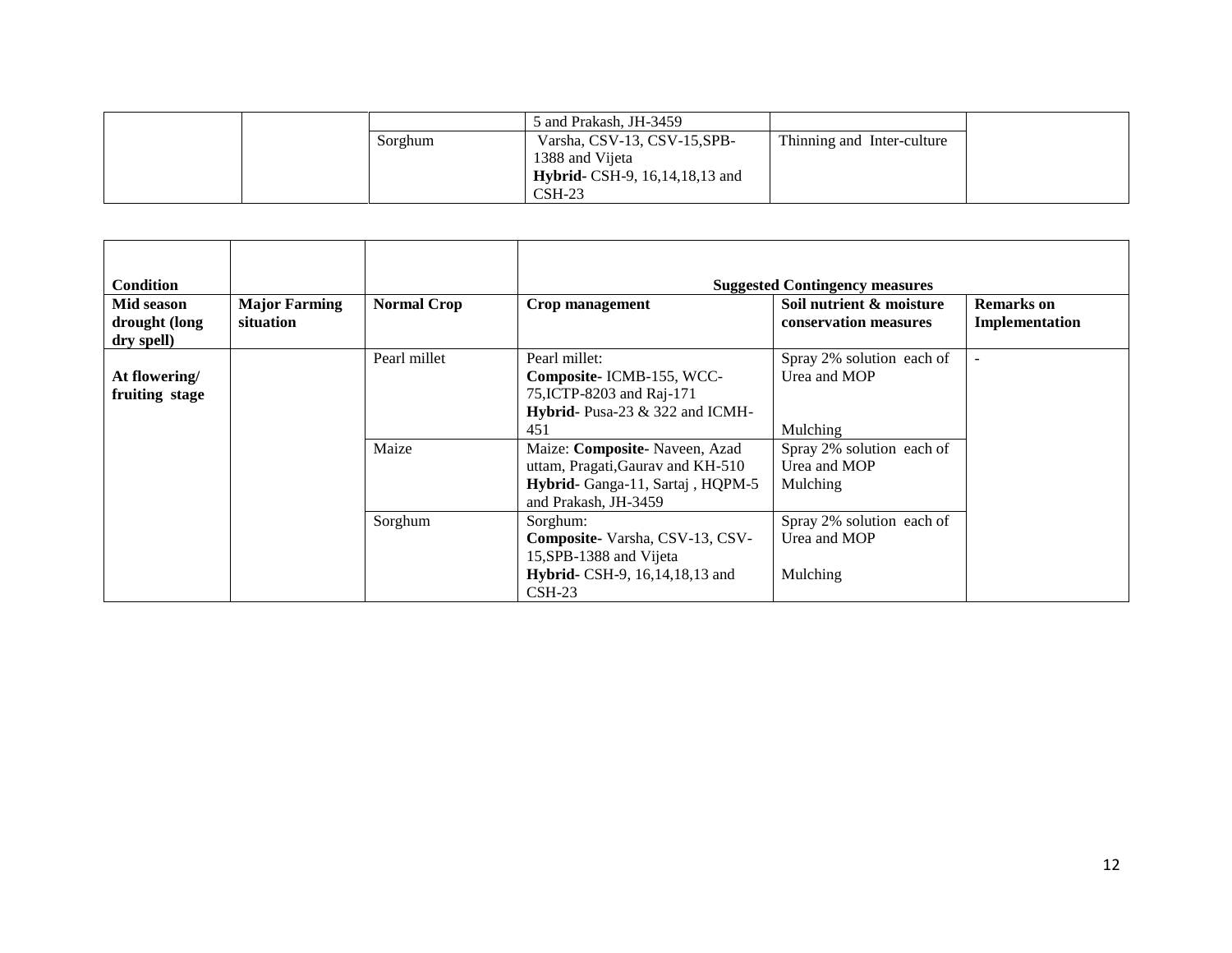| <b>Condition</b>                                                  |                                     |                                                                                                                                                                                                                                                    |                                                                                                                                                                 | <b>Suggested Contingency measures</b> |                                     |
|-------------------------------------------------------------------|-------------------------------------|----------------------------------------------------------------------------------------------------------------------------------------------------------------------------------------------------------------------------------------------------|-----------------------------------------------------------------------------------------------------------------------------------------------------------------|---------------------------------------|-------------------------------------|
| <b>Terminal</b><br>drought<br>(Early<br>withdrawal of<br>monsoon) | <b>Major Farming</b><br>situation   | <b>Normal Crop</b>                                                                                                                                                                                                                                 | Crop management                                                                                                                                                 | <b>Rabi Crop planning</b>             | <b>Remarks</b> on<br>Implementation |
|                                                                   | Normal rainfall<br>sandy loam soils | Pearl millet<br>Composite-ICMB-155, WCC-<br>75, ICTP-8203 and Raj-171<br>Hybrid- Pusa-23 & 322 and ICMH-<br>451<br>Maize<br>Composite-Naveen, Azad uttam,<br>Pragati, Gaurav and KH-510<br>Hybrid-Ganga-11, Sartaj, HQPM-5<br>and Prakash, JH-3459 | In case of severe<br>drought, harvest every<br>third row for green<br>fodder<br>In case of severe<br>drought, harvest for<br>green fodder and for<br>green cobs |                                       |                                     |
|                                                                   |                                     | Sorghum<br>Varsha, CSV-13, CSV-15, SPB-1388<br>and Vijeta<br>Hybrid- CSH-9, 16, 14, 18, 13 and<br>$\text{CSH-23}$                                                                                                                                  | In case of severe<br>drought, harvest every<br>third row for green<br>fodder                                                                                    |                                       |                                     |

#### . **2.1.2 Drought - Irrigated situation**

| <b>Condition</b>    |                                   |                                          |                                   | <b>Suggested Contingency measures</b> |                                     |
|---------------------|-----------------------------------|------------------------------------------|-----------------------------------|---------------------------------------|-------------------------------------|
|                     | <b>Major Farming</b><br>situation | <b>Normal Crop</b>                       | Change in crop/cropping<br>system | <b>Agronomic measures</b>             | <b>Remarks</b> on<br>Implementation |
|                     |                                   |                                          |                                   |                                       |                                     |
| Delayed release of  | Deep loamy soils                  | Paddy:                                   | Direct seeded Paddy               | Limited irrigation,                   |                                     |
| water in canals due |                                   | (Transplanted) Rain-fed; Govind,         | Saket-4, Ratna, Pant-12,          | weed management                       |                                     |
| to low rainfall     |                                   | Narendra-118,97, Ashwani,                | Narendra-80, 2026                 |                                       |                                     |
|                     |                                   | <b>Irrigated</b> (Early) Saket-4, Ratna, |                                   |                                       |                                     |
|                     |                                   | Pant-12, Narendra-80, 2026               |                                   |                                       |                                     |
|                     |                                   | <b>Irrigated</b> (Medium) Sarjoo-52,     |                                   |                                       |                                     |
|                     |                                   | Pant-4, Narendra-359, 2026, 2064         |                                   |                                       |                                     |
|                     |                                   | <b>Irrigated</b> (Late)-Type-3, PB-1,    |                                   |                                       |                                     |
|                     |                                   | Kashturi, Narendra lalmati and           |                                   |                                       |                                     |
|                     |                                   | Malyya sugandh                           |                                   |                                       |                                     |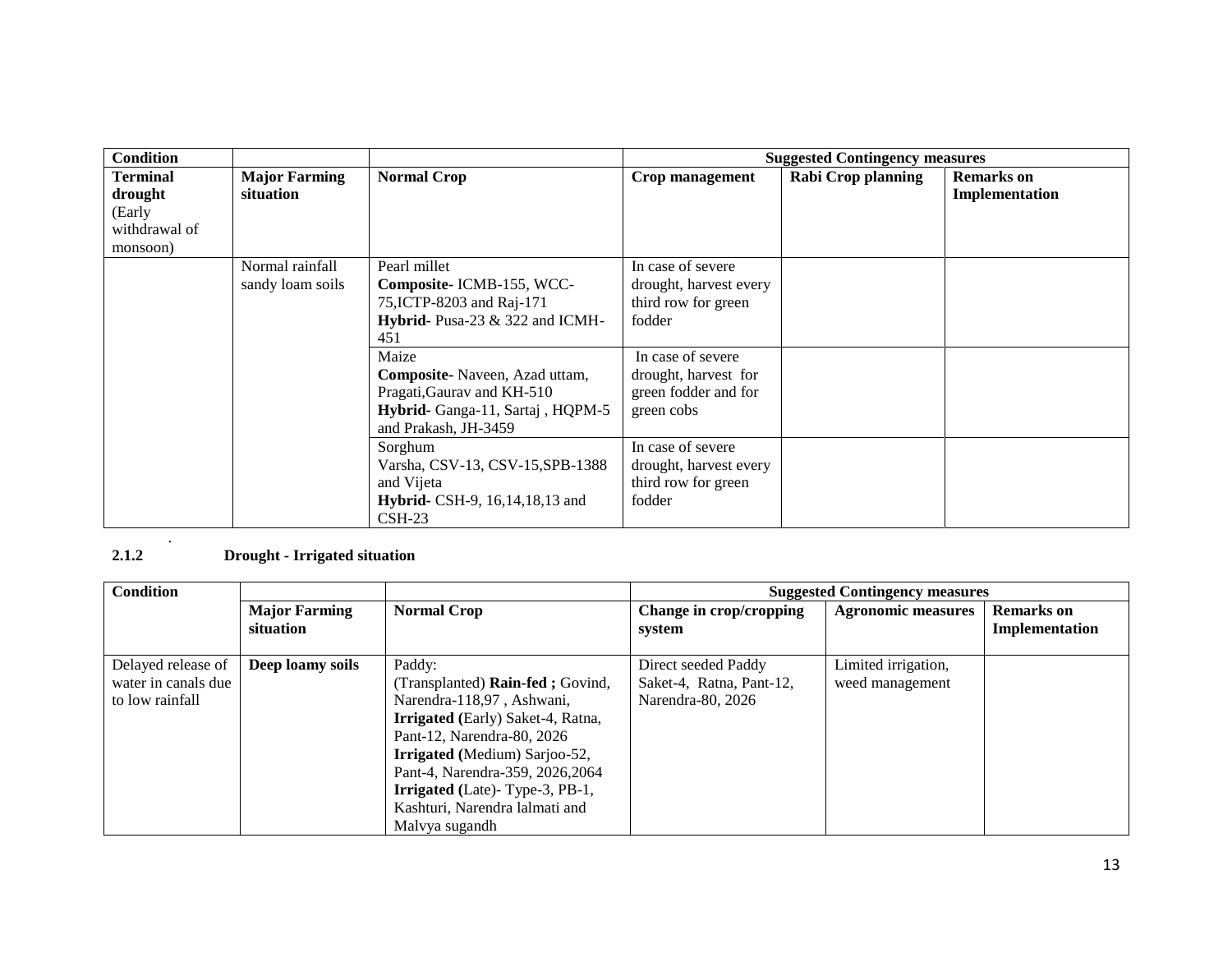| Condition       |                                |                    | <b>Suggested Contingency measures</b> |                     |                   |
|-----------------|--------------------------------|--------------------|---------------------------------------|---------------------|-------------------|
|                 | <b>Major Farming situation</b> | <b>Normal Crop</b> | Change in crop/cropping system        | Agronomic           | <b>Remarks</b> on |
|                 |                                |                    |                                       | measures            | Implementation    |
| Limited release | tankfed medium deep            | Rice               | Direct seeded rice (Early) Saket-4,   | Limited irrigation, |                   |
| of water in     | black soils                    |                    | Ratna, Pant-12, Narendra-80, 2026,    | weed management     |                   |
| canals due to   |                                |                    | Ashwani and Govind                    |                     |                   |
| low rainfall    |                                |                    |                                       |                     |                   |

| <b>Condition</b>                                                                       |                                   |                                       | <b>Suggested Contingency measures</b> |                           |                                     |
|----------------------------------------------------------------------------------------|-----------------------------------|---------------------------------------|---------------------------------------|---------------------------|-------------------------------------|
|                                                                                        | <b>Major Farming</b><br>situation | <b>Normal Crop/cropping</b><br>system | Change in crop/cropping<br>system     | <b>Agronomic measures</b> | <b>Remarks</b> on<br>Implementation |
| Non release of<br>water in canals<br>under delayed<br>onset of monsoon<br>in catchment | Not applicable                    |                                       |                                       |                           |                                     |

| <b>Condition</b>  |                                |                             | <b>Suggested Contingency measures</b> |           |                   |
|-------------------|--------------------------------|-----------------------------|---------------------------------------|-----------|-------------------|
|                   | <b>Major Farming situation</b> | <b>Normal Crop/cropping</b> | Change in crop/cropping               | Agronomic | <b>Remarks</b> on |
|                   |                                | system                      | system                                | measures  | Implementation    |
| Lack of inflows   | Not Applicable                 |                             |                                       |           |                   |
| into tanks due to |                                |                             |                                       |           |                   |
| insufficient      |                                |                             |                                       |           |                   |
| /delayed onset of |                                |                             |                                       |           |                   |
| monsoon           |                                |                             |                                       |           |                   |

| <b>Condition</b>                                               |                                           |                             | <b>Suggested Contingency measures</b>                               |                                                                         |                                                          |
|----------------------------------------------------------------|-------------------------------------------|-----------------------------|---------------------------------------------------------------------|-------------------------------------------------------------------------|----------------------------------------------------------|
|                                                                | <b>Major Farming</b>                      | <b>Normal Crop/cropping</b> | Change in crop/cropping                                             | <b>Agronomic measures</b>                                               | <b>Remarks</b> on                                        |
|                                                                | situation                                 | system                      | system                                                              |                                                                         | Implementation                                           |
| Insufficient<br>groundwater<br>recharge due to<br>low rainfall | <b>Tankfed medium</b><br>deep black soils | Rice                        | Catch crop Toria<br>T-9, T-36, PT-30 and PT-303<br>as per situation | Limited irrigation,<br>Weeding and<br>Management of Pest and<br>Disease | Seed supply<br>through Govt.<br>approved seed<br>centers |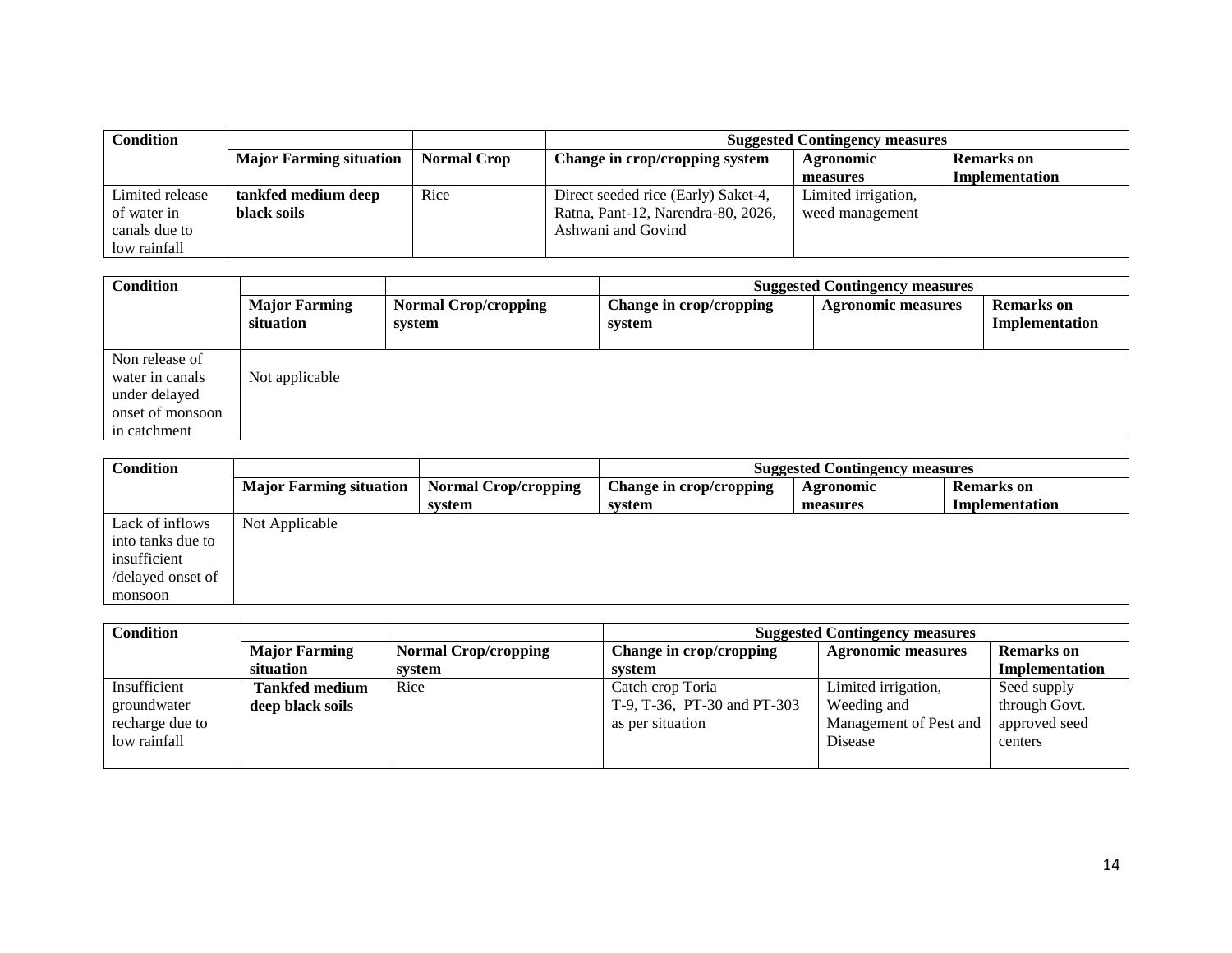#### **2.2 Unusual rains (untimely, un seasonal etc.)**

| <b>Condition</b>                                                        | <b>Suggested contingency measure</b>       |                            |                        |                                 |  |  |
|-------------------------------------------------------------------------|--------------------------------------------|----------------------------|------------------------|---------------------------------|--|--|
| Continuous high rainfall in a<br>short span leading to water<br>logging | <b>Vegetative stage</b>                    | <b>Flowering stage</b>     | Crop maturity stage    | Post harvest                    |  |  |
| Maize                                                                   |                                            |                            |                        | Shift the produce to            |  |  |
| Rice                                                                    | Banding around the field                   | Drain out excess water     | Drain out excess water | safer place                     |  |  |
| Pigeonpea                                                               |                                            |                            |                        |                                 |  |  |
| Pearl millet                                                            |                                            |                            |                        |                                 |  |  |
| Sorghum                                                                 |                                            | Drain out excess water     |                        |                                 |  |  |
| Horticulture                                                            |                                            |                            |                        |                                 |  |  |
| Mango                                                                   | Micro-site improvement around<br>the plant | Drain out excess water     | Drain out excess water |                                 |  |  |
| Guava                                                                   | Micro-site improvement around<br>the plant | Drain out excess water     | Drain out excess water |                                 |  |  |
| Heavy rainfall with high<br>speed winds in a short span <sup>2</sup>    |                                            | Not applicable             |                        |                                 |  |  |
| <b>Outbreak of pests and</b><br>diseases due to un seasonal<br>rains    |                                            |                            |                        |                                 |  |  |
| Maize                                                                   |                                            | Need based pant protection |                        | Shift the produce to            |  |  |
| Rice                                                                    |                                            | <b>Measures</b>            |                        | safer place                     |  |  |
| Pearl millet                                                            | $ -$                                       |                            |                        |                                 |  |  |
| Sorghum                                                                 |                                            |                            |                        |                                 |  |  |
| Horticulture                                                            |                                            |                            |                        | Grade the produce and<br>market |  |  |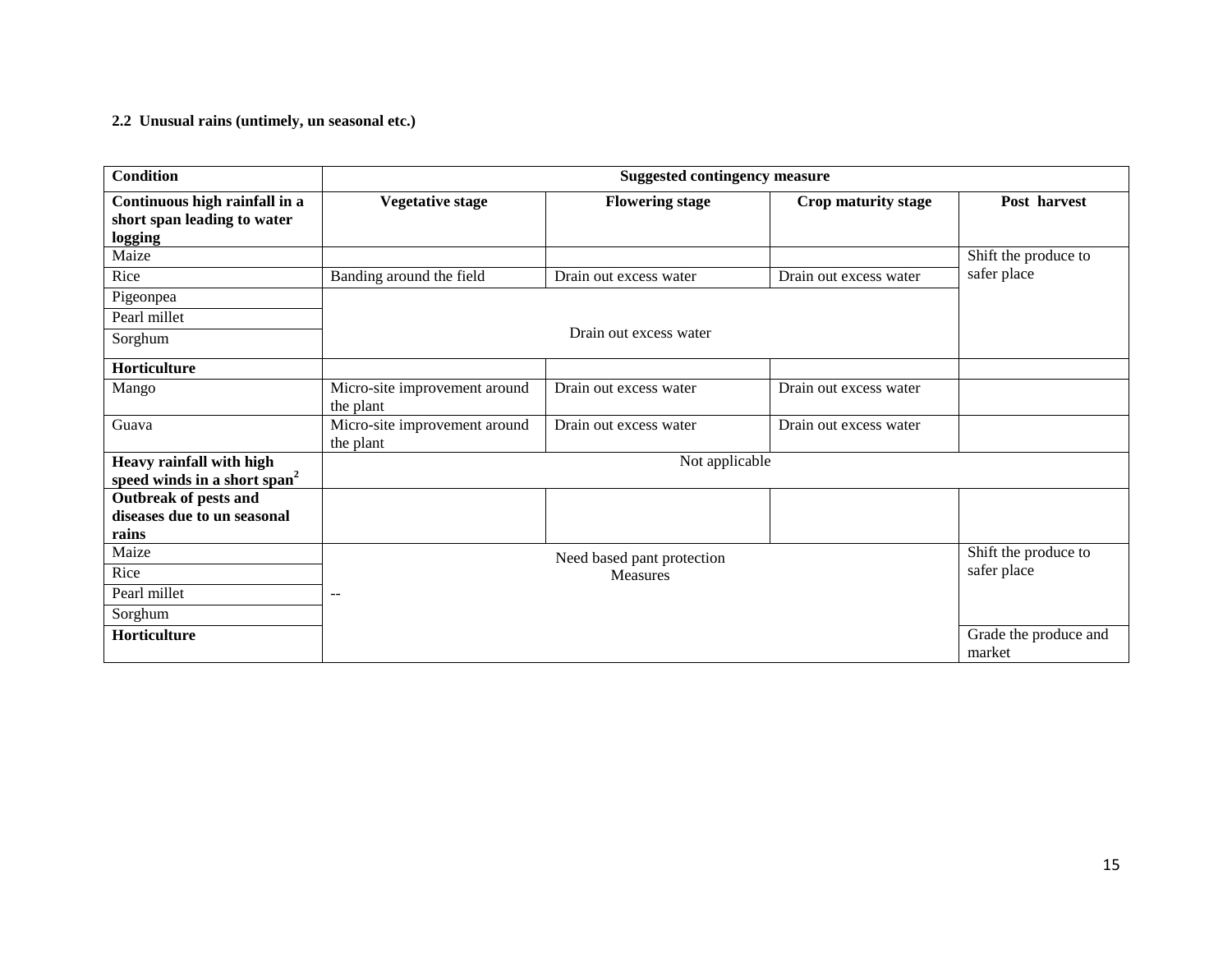#### **2.3 Floods :**

| <b>Condition</b>                                                                  |                                                       | <b>Suggested contingency measure</b>                                   |  |                                                       |                |                           |                           |
|-----------------------------------------------------------------------------------|-------------------------------------------------------|------------------------------------------------------------------------|--|-------------------------------------------------------|----------------|---------------------------|---------------------------|
| <b>Continuous high</b><br>rainfall in a short<br>span leading to<br>water logging |                                                       | Vegetative stage <sup>k</sup>                                          |  | Flowering stage <sup>1</sup>                          |                | Crop maturity stage $m$   | Post harvest <sup>n</sup> |
|                                                                                   |                                                       |                                                                        |  |                                                       |                |                           |                           |
| Rice                                                                              | Strengthening the bunds                               |                                                                        |  | Strengthening the bunds                               |                | Drain out excess water    |                           |
| Maize                                                                             | Drain out excess water and<br>strengthening the bunds |                                                                        |  | Drain out excess water and<br>strengthening the bunds |                | Drain out excess water    |                           |
| Pearl Millet                                                                      | strengthening the bunds                               | Drain out excess water and                                             |  | Drain out excess water and<br>strengthening the bunds |                | Drain out excess water    |                           |
| Sorghum                                                                           | strengthening the bunds                               | Drain out excess water and                                             |  | Drain out excess water and<br>strengthening the bunds |                | Drain out excess water    |                           |
| Mango                                                                             | Drain out excess water                                |                                                                        |  |                                                       |                |                           |                           |
| <b>Heavy rainfall</b><br>with high speed<br>winds in a short<br>$span^2$          | Not applicable                                        |                                                                        |  |                                                       |                |                           |                           |
| <b>Outbreak of pests</b><br>and diseases due<br>to unseasonal<br>rains            |                                                       |                                                                        |  |                                                       |                |                           |                           |
|                                                                                   | Need based and recommended plant protection measures  |                                                                        |  |                                                       |                |                           |                           |
| <b>Condition</b>                                                                  |                                                       |                                                                        |  | <b>Suggested contingency measure</b>                  |                |                           |                           |
| Transient water logging/ partial<br>inundation <sup>1</sup>                       |                                                       | Seedling / nursery stage                                               |  | <b>Vegetative stage</b>                               |                | <b>Reproductive stage</b> | At harvest                |
| Horticulture                                                                      |                                                       |                                                                        |  |                                                       |                |                           |                           |
| Guava                                                                             |                                                       | Provide staking to less than 3<br>years aged plant to avoid<br>lodging |  | Provide proper drainage                               | $\overline{a}$ |                           |                           |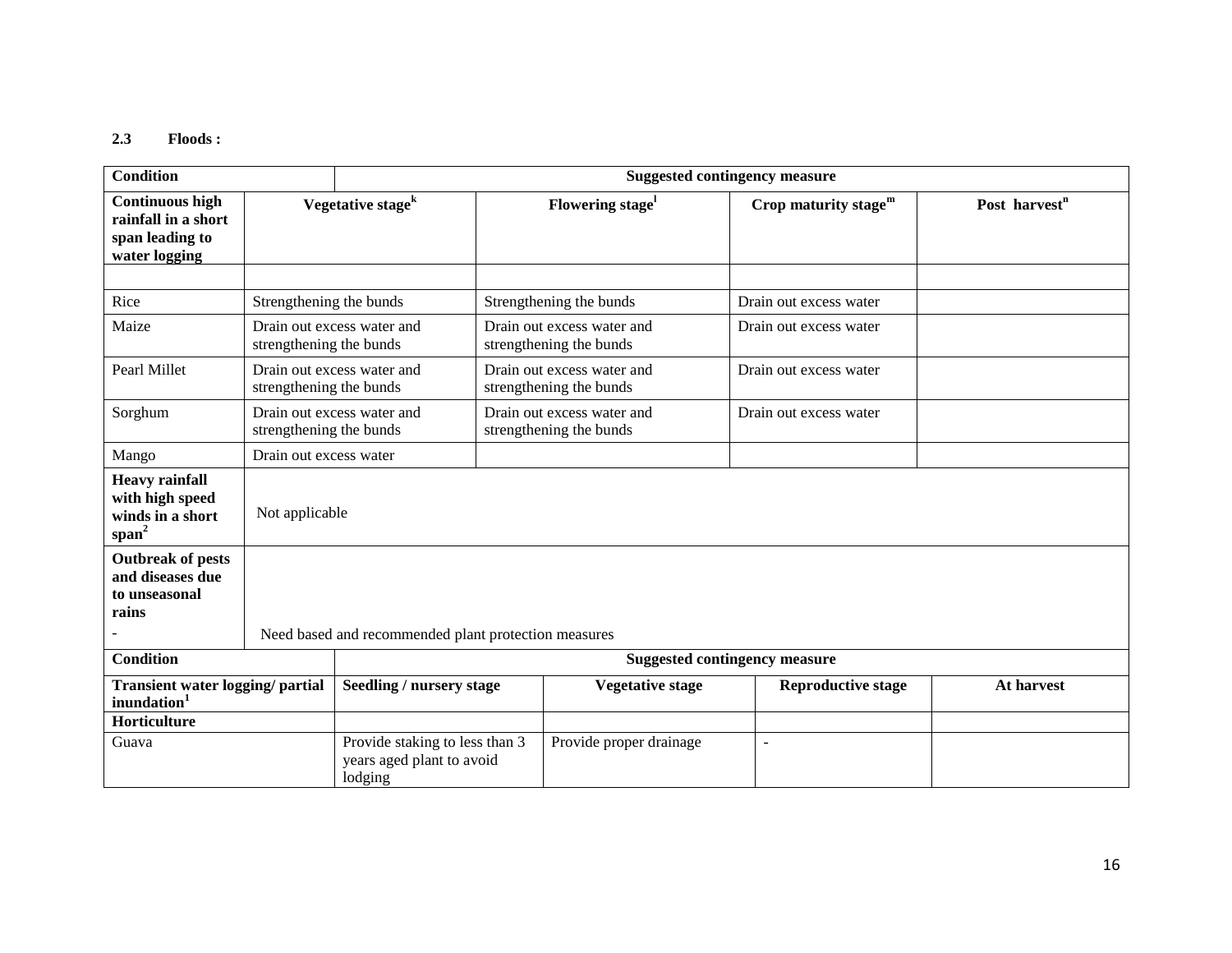# **2.4 Extreme events: Heat wave / Cold wave/Frost/ Hailstorm /Cyclone: Occasional events**

| <b>Extreme event type</b> | Suggested contingency measure <sup>r</sup> |                                                           |                           |            |  |  |  |  |
|---------------------------|--------------------------------------------|-----------------------------------------------------------|---------------------------|------------|--|--|--|--|
|                           | Seedling / nursery stage                   | <b>Vegetative stage</b>                                   | <b>Reproductive stage</b> | At harvest |  |  |  |  |
| <b>Heat Wave</b>          |                                            |                                                           |                           |            |  |  |  |  |
|                           | Drain out the heated water & Irrigate      |                                                           |                           |            |  |  |  |  |
| Rice                      | with fresh water                           |                                                           |                           |            |  |  |  |  |
| <b>Horticulture</b>       |                                            |                                                           |                           |            |  |  |  |  |
| Mango                     | Frequent irrigation                        | Frequent irrigation                                       | Frequent irrigation       |            |  |  |  |  |
| Guava                     | Frequent irrigation                        | Frequent irrigation                                       | Frequent irrigation       |            |  |  |  |  |
| Cold wave                 |                                            |                                                           |                           |            |  |  |  |  |
| Potato                    |                                            | Frequent irrigation & Preventive<br>spraying of fungicide |                           |            |  |  |  |  |
|                           |                                            |                                                           |                           |            |  |  |  |  |
| <b>Horticulture</b>       |                                            |                                                           |                           |            |  |  |  |  |
| Mango                     | $\overline{\phantom{a}}$                   | Frequent irrigation                                       |                           |            |  |  |  |  |
| Guava                     | $\overline{\phantom{0}}$                   | Frequent irrigation                                       |                           |            |  |  |  |  |
| Frost                     |                                            |                                                           |                           |            |  |  |  |  |
| Potato                    |                                            | Frequent irrigation & Preventive<br>spraying of fungicide |                           |            |  |  |  |  |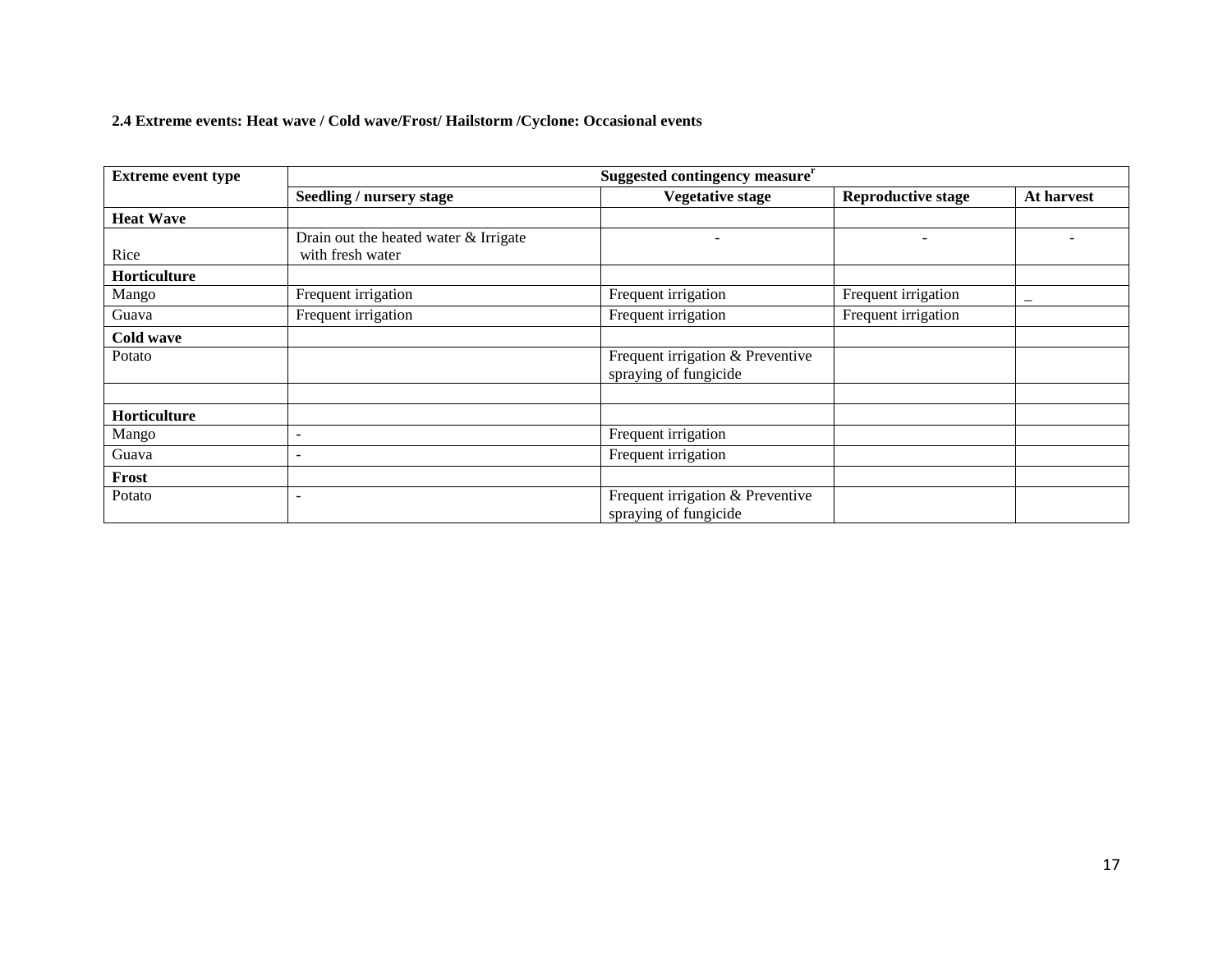## **2.5 Contingent strategies for Livestock, Poultry & Fisheries**

### **2.5.1 Livestock**

|                                    |                                                                                                                                                                                                                                                                                                                                                                                                                                                                                                                                                                                                                                                                                                                                                                                                                                                                                                          | <b>Suggested contingency measures</b>                                                                                                                                                                                                                                                                                                                                                                                                                                                                                                                                                                                                                                                                                                                                                                                                                                                                                                                                                                                                                                                                                                                                            |                                                                                                                                                                                                                                                                                              |  |
|------------------------------------|----------------------------------------------------------------------------------------------------------------------------------------------------------------------------------------------------------------------------------------------------------------------------------------------------------------------------------------------------------------------------------------------------------------------------------------------------------------------------------------------------------------------------------------------------------------------------------------------------------------------------------------------------------------------------------------------------------------------------------------------------------------------------------------------------------------------------------------------------------------------------------------------------------|----------------------------------------------------------------------------------------------------------------------------------------------------------------------------------------------------------------------------------------------------------------------------------------------------------------------------------------------------------------------------------------------------------------------------------------------------------------------------------------------------------------------------------------------------------------------------------------------------------------------------------------------------------------------------------------------------------------------------------------------------------------------------------------------------------------------------------------------------------------------------------------------------------------------------------------------------------------------------------------------------------------------------------------------------------------------------------------------------------------------------------------------------------------------------------|----------------------------------------------------------------------------------------------------------------------------------------------------------------------------------------------------------------------------------------------------------------------------------------------|--|
|                                    | Before the event                                                                                                                                                                                                                                                                                                                                                                                                                                                                                                                                                                                                                                                                                                                                                                                                                                                                                         | During the event                                                                                                                                                                                                                                                                                                                                                                                                                                                                                                                                                                                                                                                                                                                                                                                                                                                                                                                                                                                                                                                                                                                                                                 | After the event                                                                                                                                                                                                                                                                              |  |
| <b>Drought</b>                     |                                                                                                                                                                                                                                                                                                                                                                                                                                                                                                                                                                                                                                                                                                                                                                                                                                                                                                          |                                                                                                                                                                                                                                                                                                                                                                                                                                                                                                                                                                                                                                                                                                                                                                                                                                                                                                                                                                                                                                                                                                                                                                                  |                                                                                                                                                                                                                                                                                              |  |
| Feed and<br>Fodder<br>availability | Top dressing of N in 2-3 split doses<br>$20-25$ kg N/ha in common<br>$\omega$<br>property resources (CPRs) or private<br>property resources (PPRs) like waste<br>and degraded lands with the monsoon<br>pattern for higher biomass production<br>Promote cultivation of short duration<br>fodder crops of sorghum/bajra/maize<br>suitable to the district<br>Sowing of fodder crops like Stylo and<br>Cenchrus on bunds so as to provide<br>fodder and strengthening of bunds<br>Avoid burning of wheat and paddy<br>straw and storing as dry fodder for<br>future use<br>drying,<br>bailing<br>Proper<br>and<br>densification of harvested dry fodder<br>for transport to the needy villages<br>Complete feed preparation using red<br>gram stalks may be exploited<br>Preserving maize fodder as silage for<br>future use<br>Establishment<br>silvi-pastoral<br>of<br>system in CPRs with Stylosanthus | Harvest and use biomass of dried up crops (Sorghum,<br>Bajra, Maize, Rice, Urd, etc) material as fodder.<br>Harvest the tree fodder (Neem, Subabul, Acasia,<br>Pipal etc) and unconventional feeds resources<br>available and use as fodder for livestock (LS).<br>Available feed and fodder should be cut from CPRs<br>and stall fed in order to reduce the energy<br>requirements of the animals<br>In case of mild drought, the available dry fodder may<br>be enriched with urea and molasses and the<br>productive livestock should be supplemented with<br>vitamin & minerals mixture.<br>The available silage may be used as green fodder<br>supplement for high yielders and pregnant animals<br>In case of severe drought, UMMB, hay, concentrates<br>and vitamin & mineral mixture should be transported<br>to the needy areas from the reserves at the district<br>level initially and latter stages from the near by<br>districts. All the hay should be enriched with 2%<br>Urea molasses solution or 1% common salt solution<br>and fed to LS<br>Herd should be split and supplementation should be<br>given only to the highly productive and breeding<br>animals | Green and concentrates supplementation<br>should be provided to all the animals.<br>Short duration fodder crops of should be<br>sown in unsown and crop failed areas<br>where no further routine crop sowing is<br>not possible<br>Promote cultivation of fodder crops<br>during Rabi season |  |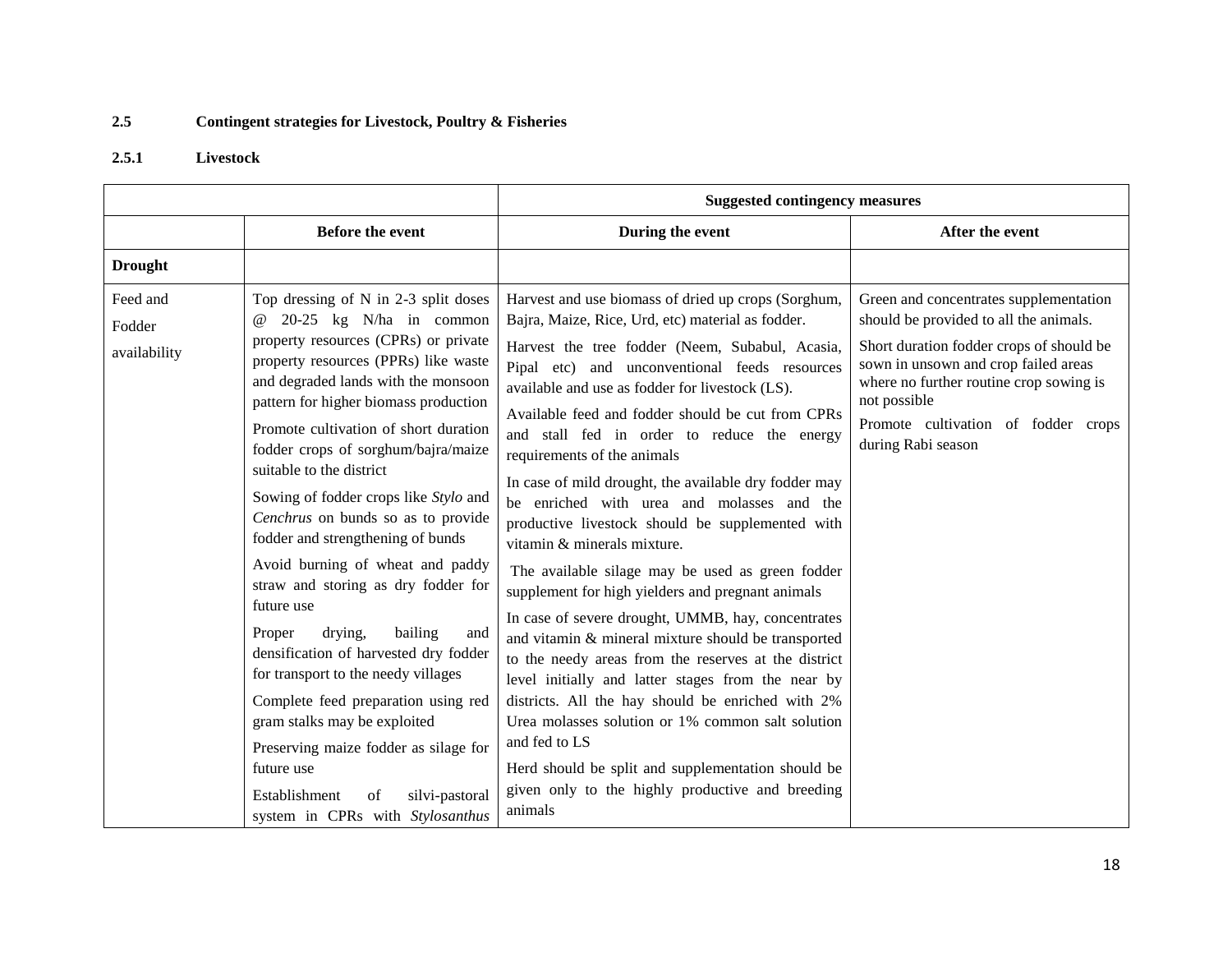|               | hamata and Cenchrus ciliaris as<br>grass with Leucaena leucocephala as<br>tree component<br>Creation of permanent fodder, feed<br>and fodder seed banks in all drought<br>prone villages                                                                                                                                                                                                                                                                                                                   | Provision of emergency grazing/feeding (Cow-calf<br>camps or other special arrangements to protect high<br>productive & breeding stock)<br>Available kitchen waste should be mixed with dry<br>fodder while feeding<br>Arrangements should be made for mobilization of<br>small ruminants across the districts where no drought<br>exits with subsidized road/rail transportation and<br>temporary shelter provision for the shepherds<br>Unproductive livestock should to be culled during<br>severe drought<br>Create transportation and marketing facilities for the<br>culled and unproductive animals (10000-20000<br>animals) in case of severe drought<br>Subsidized loans (5-10 crores) should be provided to<br>the livestock keepers for purchase of supplements,<br>concentrate feed ingredients etc., in case of severe<br>drought |                                                                                                                                                                                                                                                                                                                                                                                                                                                                                         |
|---------------|------------------------------------------------------------------------------------------------------------------------------------------------------------------------------------------------------------------------------------------------------------------------------------------------------------------------------------------------------------------------------------------------------------------------------------------------------------------------------------------------------------|------------------------------------------------------------------------------------------------------------------------------------------------------------------------------------------------------------------------------------------------------------------------------------------------------------------------------------------------------------------------------------------------------------------------------------------------------------------------------------------------------------------------------------------------------------------------------------------------------------------------------------------------------------------------------------------------------------------------------------------------------------------------------------------------------------------------------------------------|-----------------------------------------------------------------------------------------------------------------------------------------------------------------------------------------------------------------------------------------------------------------------------------------------------------------------------------------------------------------------------------------------------------------------------------------------------------------------------------------|
| <b>Floods</b> | Minimum required quantity of hay<br>and concentrates at house hold level<br>should be stored for feeding the<br>livestock a week period<br>In case of early forewarning (EFW),<br>all<br>the<br>harvest<br>crops<br>(Rice/maize/backgram/green<br>gram)<br>that can be useful as fodder in future<br>(store properly)<br>Protect the stored paddy straw from<br>inundation of flood water<br>the large ruminants<br>All<br>are<br>immunized for the endemic diseases<br>like HS and BQ during the month of | Transportation of animals to elevated areas<br>Proper hygiene and sanitation of the animal shed<br>In severe storms, un-tether or let loose the animals<br>Use of unconventional and locally available cheap<br>feed ingredients for feeding of livestock.<br>Avoid soaked and mould infected feeds / fodders to<br>livestock<br>outlet establishment for required<br>Emergency<br>medicines or feed in each village<br>Spraying of fly repellants in animal sheds and relief<br>camps<br>Carryout deworming to all animals entering into<br>relief camps                                                                                                                                                                                                                                                                                      | Repair of animal shed<br>Bring back the animals to the shed<br>Deworm the animals through mass camps<br>Cleaning and disinfection of the shed<br>Bleach (0.1%) drinking water / water<br>sources<br>Encouraging farmers to cultivate<br>short-term fodder crops like cow pea,<br>horse gram, sunhemp etc.<br>Proper disposable of the dead animals /<br>carcasses by burning / deep burying (4-8)<br>feet) with lime powder (1kg for small<br>ruminants and 5kg for large ruminants) in |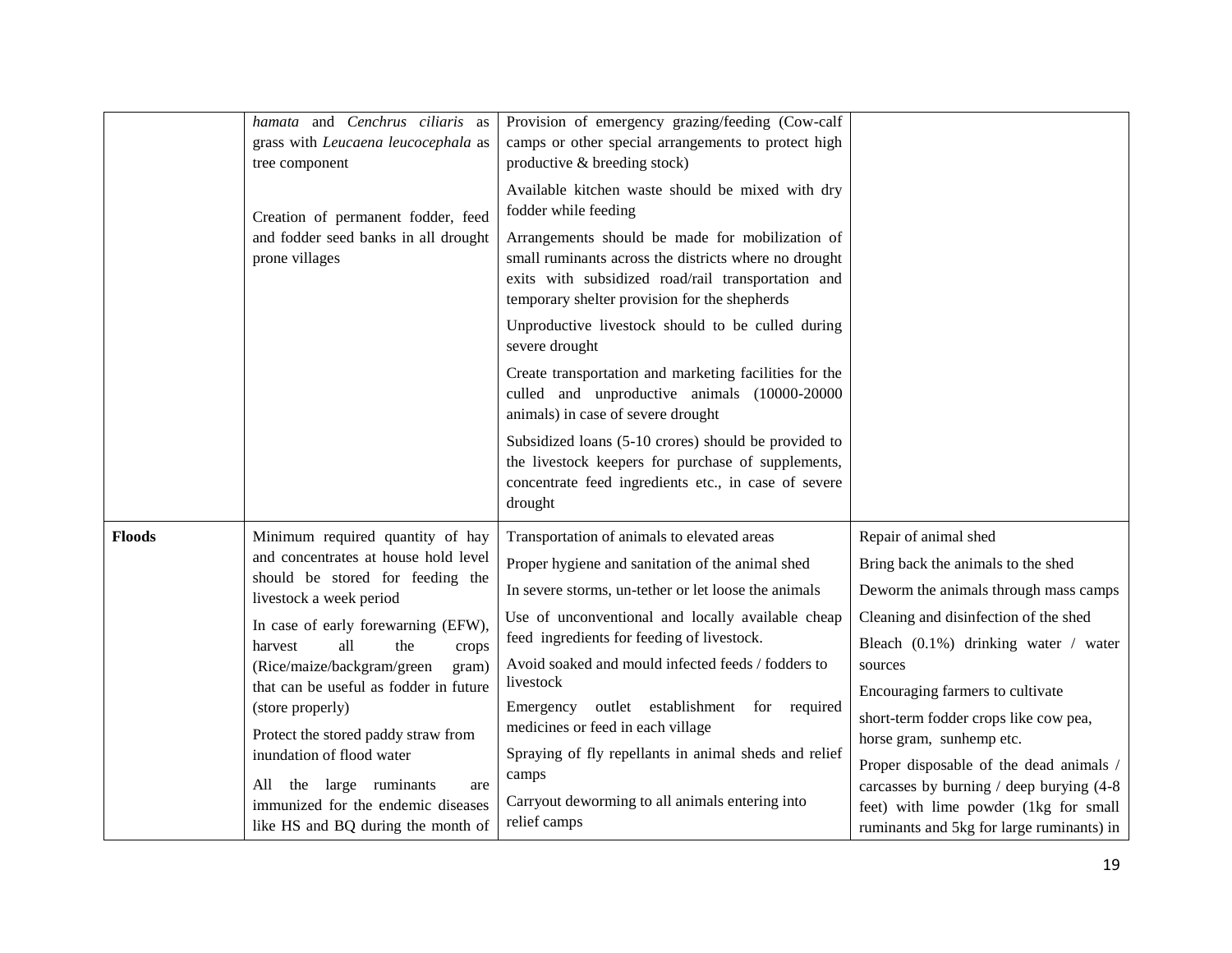|                  | May and FMD in July                                                                                                                                                                                                                                                                                                                                                                                                                                                                                                                                                         | Identification and quarantine of sick animals                                                                                                                                                                                                                                                                                                                                                                                                                                                                                                                                                                                                                                                                                                                                                               | pit                                                                                                                                   |
|------------------|-----------------------------------------------------------------------------------------------------------------------------------------------------------------------------------------------------------------------------------------------------------------------------------------------------------------------------------------------------------------------------------------------------------------------------------------------------------------------------------------------------------------------------------------------------------------------------|-------------------------------------------------------------------------------------------------------------------------------------------------------------------------------------------------------------------------------------------------------------------------------------------------------------------------------------------------------------------------------------------------------------------------------------------------------------------------------------------------------------------------------------------------------------------------------------------------------------------------------------------------------------------------------------------------------------------------------------------------------------------------------------------------------------|---------------------------------------------------------------------------------------------------------------------------------------|
|                  | Procure<br>and<br>stock<br>emergency<br>medicines and<br>vaccines for<br>important contagious diseases.<br>Surveillance and disease monitoring<br>network to be established at Joint<br>Director (Animal Husbandry) office<br>in the district<br>Arrangement for transportation of<br>animals from low lying area to safer<br>places and also for rescue animal<br>health workers to get involve in<br>rescue operations                                                                                                                                                    | Perform ring vaccination (8 km radius) in case of any<br>disease outbreak<br>Restrict movement of livestock in case of any<br>epidemic                                                                                                                                                                                                                                                                                                                                                                                                                                                                                                                                                                                                                                                                      | Drying the harvested crop and fodder<br>material and proper storage                                                                   |
| Heat & Cold wave | In villages which are chronically<br>prone to heat waves the following<br>permanent measures are suggested<br>Plantation of trees like<br>$\bf{1)}$<br>Neem, Pipal, Subabul<br>around the shed<br>Spreading<br>of<br>$\rm ii)$<br>husk/straw/coconut<br>leaves on the roof of the<br>shed<br>iii) Water sprinklers / foggers in<br>the animal shed<br>white<br>iv) Application<br>of<br>reflector paint on the<br>roof to reduce thermal<br>radiation effect<br>Cold wave: Covering all the wire<br>meshed walls / open area with gunny<br>bags/ polyethylene sheets with a | Allow the animals preferably early in the morning or<br>late in the evening for grazing during heat waves<br>Allow for grazing between 10AM to 3PM during<br>cold waves<br>Feed green fodder/silage / concentrates during day<br>time and roughages / hay during night time in case of<br>heat waves<br>Add 25-50 ml of edible oil in concentrates per kg and<br>fed to the animal during cold waves<br>Apply / sprinkle lime powder (5-10g per square feet)<br>in the animal shed during cold waves to neutralize<br>ammonia accumulation<br>Put on the foggers / sprinklers during heat weaves<br>and heaters during cold waves in case of high<br>productive animals<br>In severe cases, vitamin $^{\circ}$ C $^{\circ}$ (5-10ml per litre) and<br>electrolytes (Electral powder @ 20g per litre) should | Green and concentrates supplementation<br>should be provided to all the animals.<br>Allow the animals for grazing (normal<br>timings) |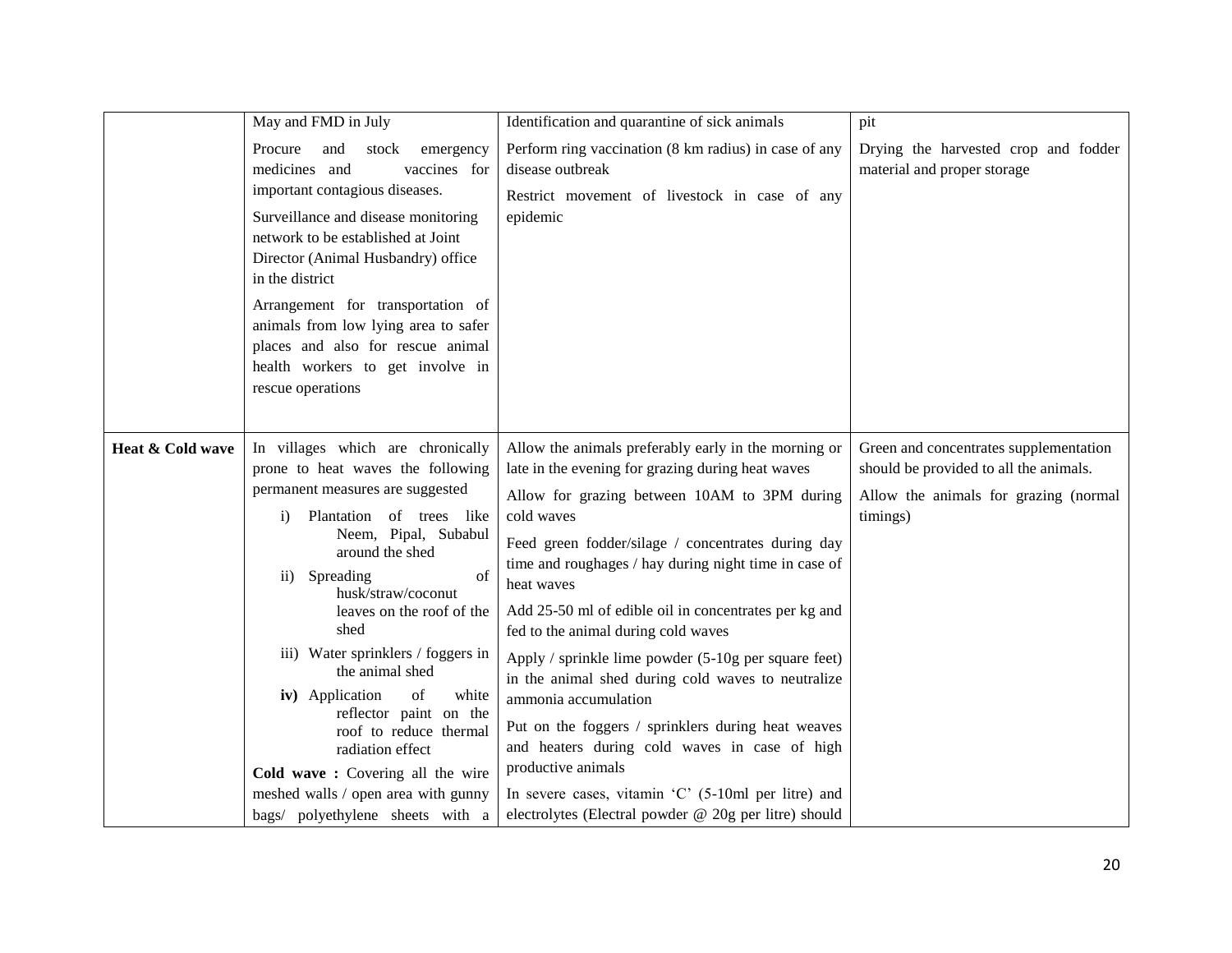|                                                   | mechanism for lifting during the day<br>time and closing during night                                                                                                                                                                                                                                                                           | be added in water during severe heat waves.                                                                                                                                                                                                                                                                  |                                                                                                           |
|---------------------------------------------------|-------------------------------------------------------------------------------------------------------------------------------------------------------------------------------------------------------------------------------------------------------------------------------------------------------------------------------------------------|--------------------------------------------------------------------------------------------------------------------------------------------------------------------------------------------------------------------------------------------------------------------------------------------------------------|-----------------------------------------------------------------------------------------------------------|
| <b>Health and</b><br><b>Disease</b><br>management | List out the endemic diseases (species<br>wise) in that district and store<br>vaccines for those diseases<br>Timely vaccination (as per enclosed<br>vaccination schedule) against all<br>endemic diseases<br>Surveillance and disease monitoring<br>network to be established at Joint<br>Director (Animal Husbandry) office<br>in the district | Constitution of Rapid Action Veterinary Force<br>Procurement of emergency medicines and medical<br>kits<br>Performing ring vaccination (8 km radius) in case of<br>any outbreak<br>Restricting movement of livestock in case of any<br>epidemic<br>Rescue of sick and injured animals and their<br>treatment | Conducting mass animal health camps<br>Conducting fertility camps<br>Mass deworming camps                 |
| <b>Insurance</b>                                  | policy<br>for<br>of<br>Insurance<br>loss<br>production due to drought may be<br>developed<br>Encouraging insurance of livestock                                                                                                                                                                                                                 | Listing out the details of the dead animals and loss of<br>production in high yielders                                                                                                                                                                                                                       | Submission for insurance<br>claim and<br>availing insurance benefit<br>Purchase of new productive animals |
| Drinking water                                    | Identification of water resources<br>Rain water harvesting and create<br>water bodies/watering points (when<br>water is scarce use only as drinking<br>water for animals)                                                                                                                                                                       | wallowing<br>of<br>Restrict<br>in<br>animals<br>water<br>bodies/resources<br>Provision of wholesome clean drinking water at least<br>3 times in a day                                                                                                                                                        | Bleach $(0.1\%)$ drinking water / water<br>sources<br>Provide clean drinking water                        |

**2.5.2 Poultry** 

|                                 | <b>Suggested contingency measures</b>                                                                             |                                                                                                                          |                                       |  |  |  |
|---------------------------------|-------------------------------------------------------------------------------------------------------------------|--------------------------------------------------------------------------------------------------------------------------|---------------------------------------|--|--|--|
|                                 | <b>Before the event</b>                                                                                           | During the event                                                                                                         | After the event                       |  |  |  |
| <b>Drought</b>                  |                                                                                                                   |                                                                                                                          |                                       |  |  |  |
| Shortage of feed<br>ingredients | Storing of house hold grain like maize,<br>broken rice, bajra etc, in to use as feed in<br>case of severe drought | Supplementation only for productive birds with<br>house hold grain<br>Supplementation of shell grit (calcium) for laying | Supplementation to all survived birds |  |  |  |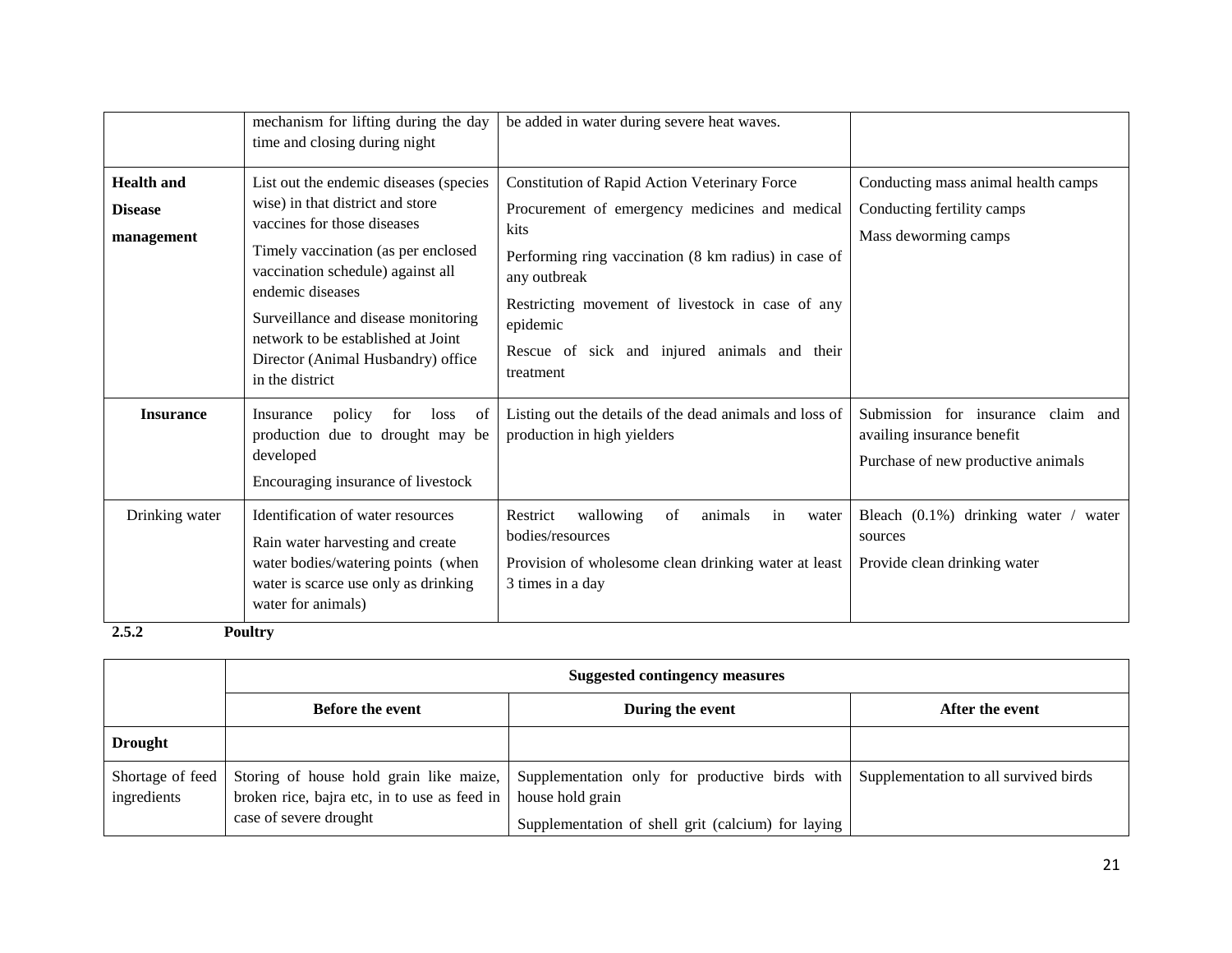|                                        |                                                                                                                                                            | birds                                                                                                                                                                                                                                |                                                                                                                                                                                                                                                                          |
|----------------------------------------|------------------------------------------------------------------------------------------------------------------------------------------------------------|--------------------------------------------------------------------------------------------------------------------------------------------------------------------------------------------------------------------------------------|--------------------------------------------------------------------------------------------------------------------------------------------------------------------------------------------------------------------------------------------------------------------------|
|                                        |                                                                                                                                                            | Culling of weak birds                                                                                                                                                                                                                |                                                                                                                                                                                                                                                                          |
| Drinking water                         | Rain water harvesting                                                                                                                                      | Sanitation of drinking water                                                                                                                                                                                                         | Give sufficient water as per the bird's<br>requirement                                                                                                                                                                                                                   |
| Health<br>and<br>disease<br>management | Culling of sick birds.<br>Deworming and vaccination against RD<br>and fowl pox                                                                             | Mixing of Vit. A, D, E, K and B-complex including<br>vit C in drinking water (5ml in one litre water)                                                                                                                                | Hygienic and sanitation of poultry house<br>Disposal of dead birds by burning /<br>burying with lime powder in pit                                                                                                                                                       |
| <b>Floods</b>                          |                                                                                                                                                            |                                                                                                                                                                                                                                      |                                                                                                                                                                                                                                                                          |
| Shortage of feed<br>ingredients        | In case of early forewarning of floods,<br>shift the birds to safer place<br>Storing of house hold grain like maize,<br>broken rice, bajra etc,            | Use stored feed as supplement<br>Don't allow for scavenging<br>Culling of weak birds                                                                                                                                                 | Routine practices are followed<br>Deworming and vaccination against RD                                                                                                                                                                                                   |
| Drinking water                         | Provide clean drinking water                                                                                                                               | Sanitation of drinking water                                                                                                                                                                                                         | Sanitation of drinking water                                                                                                                                                                                                                                             |
| Health<br>and<br>disease<br>management | In case of EFW, add antibiotic powder<br>(Terramycin/Ampicilline/ Ampiclox etc.,<br>10g in one litre) in drinking water to<br>prevent any disease outbreak | Prevent water logging surrounding the sheds<br>through proper drainage facility<br>Assure supply of electricity by generator or solar<br>energy or biogas<br>Sprinkle lime powder to prevent ammonia<br>accumulation due to dampness | Sanitation of poultry house<br>Treatment of affected birds Disposal of<br>dead birds by burning / burying with line<br>powder in pit<br>Disposal of poultry manure to prevent<br>protozoal problem<br>Supplementation of coccidiostats in feed<br>Vaccination against RD |
| <b>Heat wave</b>                       |                                                                                                                                                            |                                                                                                                                                                                                                                      |                                                                                                                                                                                                                                                                          |
| Shelter/environ                        | Provision of proper shelter with good                                                                                                                      | In severe cases, foggers/water sprinklers/wetting of                                                                                                                                                                                 | Routine practices are followed                                                                                                                                                                                                                                           |